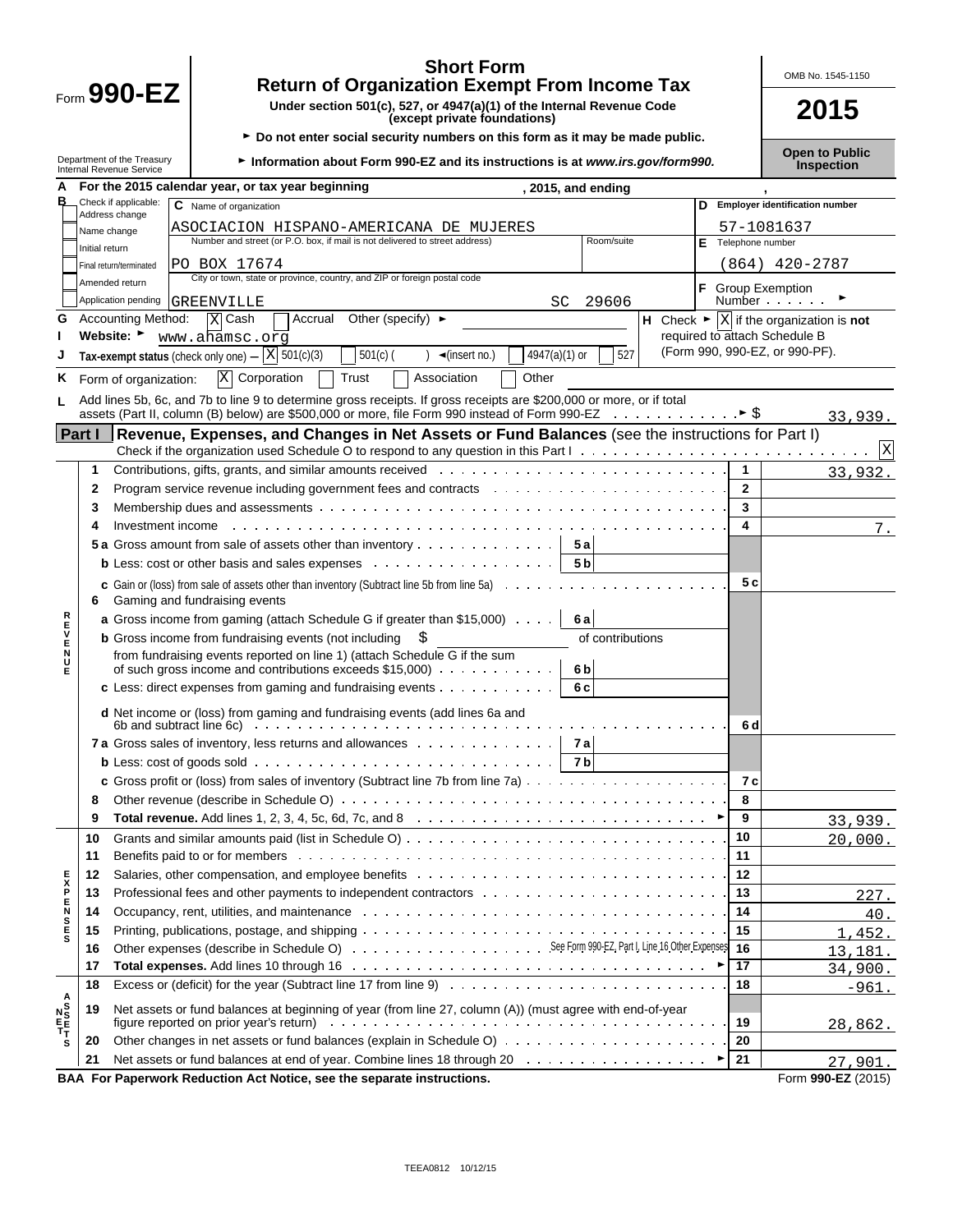|          | Form 990-EZ (2015) ASOCIACION HISPANO-AMERICANA DE MUJERES                                                                                                                                                                                            |                                                                                                              |                                                                                  |                                                                                                  |              | Page 2<br>57-1081637                                      |
|----------|-------------------------------------------------------------------------------------------------------------------------------------------------------------------------------------------------------------------------------------------------------|--------------------------------------------------------------------------------------------------------------|----------------------------------------------------------------------------------|--------------------------------------------------------------------------------------------------|--------------|-----------------------------------------------------------|
|          | <b>Part II Balance Sheets</b> (see the instructions for Part II)                                                                                                                                                                                      |                                                                                                              |                                                                                  |                                                                                                  |              |                                                           |
|          |                                                                                                                                                                                                                                                       |                                                                                                              |                                                                                  | (A) Beginning of year                                                                            |              | (B) End of year                                           |
| 22       |                                                                                                                                                                                                                                                       |                                                                                                              |                                                                                  | 28,862.                                                                                          | 22           | 27.901.                                                   |
| 23       |                                                                                                                                                                                                                                                       |                                                                                                              |                                                                                  | $\mathsf{O}$ .                                                                                   | 23           | 0.                                                        |
| 24       |                                                                                                                                                                                                                                                       |                                                                                                              |                                                                                  | $\Omega$                                                                                         | 24           | 0.                                                        |
| 25       |                                                                                                                                                                                                                                                       |                                                                                                              |                                                                                  | 28,862                                                                                           | 25           | 27,901.                                                   |
| 26       |                                                                                                                                                                                                                                                       |                                                                                                              |                                                                                  | $\Omega$                                                                                         | 26           | 0.                                                        |
| 27       | Net assets or fund balances (line 27 of column $(B)$ must agree with line 21) $\ldots \ldots$                                                                                                                                                         |                                                                                                              |                                                                                  | 28,862                                                                                           | 27           | 27,901.                                                   |
| Part III | Statement of Program Service Accomplishments (see the instructions for Part III)                                                                                                                                                                      |                                                                                                              |                                                                                  |                                                                                                  |              | <b>Expenses</b>                                           |
|          | Check if the organization used Schedule O to respond to any question in this Part III                                                                                                                                                                 |                                                                                                              |                                                                                  |                                                                                                  |              | (Required for section 501                                 |
|          | What is the organization's primary exempt purpose? The Organization's mission is to Grant Annual Scholarship to Students DEMOSTRATING LEADERSHIP SKILLS AS WELL AS                                                                                    |                                                                                                              |                                                                                  |                                                                                                  |              | A <b>CON(3):Bongh501(c)(4)</b><br>organizations, optional |
|          | Describe the organization's program service accomplishments for each of its three largest program services, as<br>measured by expenses. In a clear and concise manner, describe the services provided, the number of persons<br>bene                  |                                                                                                              |                                                                                  |                                                                                                  | for others.) |                                                           |
| 28       | MARIANA FUENMAYOR LLANO/ FURMAN UNIVERSITY<br>CATERINE BARBOSA-GARCIA/ CLEMSON UNIVERSITY                                                                                                                                                             |                                                                                                              |                                                                                  |                                                                                                  |              |                                                           |
|          | (Grants S                                                                                                                                                                                                                                             | $\overline{5,000.}$ ) If this amount includes foreign grants, check here $\overline{1,1}$ , $\overline{1,1}$ |                                                                                  |                                                                                                  | 28a          | 5.000.                                                    |
| 29       | GRECIA GUERRERO VIDAL/ GREENVILLE TECHNICAL COLLEGE _ _ _ _ _ _ _                                                                                                                                                                                     |                                                                                                              |                                                                                  |                                                                                                  |              |                                                           |
|          | VERONICA DOMINGO/ GREENVILLE TECHNICAL COLLEGE<br>DANIEL MOISES ALVAREZ/ CLEMSON UNIVERSITY                                                                                                                                                           |                                                                                                              |                                                                                  |                                                                                                  |              |                                                           |
|          | (Grants \$                                                                                                                                                                                                                                            | 11,000. If this amount includes foreign grants, check here                                                   |                                                                                  |                                                                                                  | 29 a         | 11,000.                                                   |
| 30       | D'ANGELO GIOVANNI MORI/ VASSAR COLLEGE                                                                                                                                                                                                                |                                                                                                              | ---------------                                                                  |                                                                                                  |              |                                                           |
|          | <u> ELOISA G. SANTIAGO/ PIEDMONT TECHNICAL COLLEGE _ _ _ _ _ _ _ _ _ _</u>                                                                                                                                                                            |                                                                                                              |                                                                                  |                                                                                                  |              |                                                           |
|          | (Grants \$                                                                                                                                                                                                                                            | $\overline{4,000}$ . If this amount includes foreign grants, check here $\overline{1,000}$ .                 |                                                                                  |                                                                                                  | 30a          | 4.000.                                                    |
| 31       | Other program services (describe in Schedule O)                                                                                                                                                                                                       |                                                                                                              |                                                                                  |                                                                                                  |              |                                                           |
|          | (Grants \$                                                                                                                                                                                                                                            | ) If this amount includes foreign grants, check here ▶                                                       |                                                                                  |                                                                                                  | 31a          |                                                           |
| 32       |                                                                                                                                                                                                                                                       |                                                                                                              |                                                                                  |                                                                                                  | 32           | 20.000.                                                   |
|          | List of Officers, Directors, Trustees, and Key Employees (list each one even if not compensated - see the instructions for Part IV)<br><b>Part IV</b><br>Check if the organization used Schedule O to respond to any question in this Part IV $\dots$ |                                                                                                              |                                                                                  |                                                                                                  |              |                                                           |
|          | (a) Name and title                                                                                                                                                                                                                                    | (b) Average hours per<br>week devoted to<br>position                                                         | (c) Reportable compensation<br>(Forms W-2/1099-MISC)<br>(if not paid, enter -0-) | (d) Health benefits.<br>contributions to employee<br>benefit plans, and deferred<br>compensation |              | (e) Estimated amount of<br>other compensation             |
|          | LUCILA FOSTER                                                                                                                                                                                                                                         |                                                                                                              |                                                                                  |                                                                                                  |              |                                                           |
|          | PRESIDENT                                                                                                                                                                                                                                             | 30.00                                                                                                        | 0                                                                                |                                                                                                  | 0.           | 0.                                                        |
|          | CARMEN GALLAGHER                                                                                                                                                                                                                                      |                                                                                                              |                                                                                  |                                                                                                  |              |                                                           |
|          | SECRETARY                                                                                                                                                                                                                                             | 30.00                                                                                                        | $\Omega$                                                                         |                                                                                                  | 0.           | 0.                                                        |
|          | MAURA EGUIGUURE<br>TREASURER                                                                                                                                                                                                                          | 30.00                                                                                                        | 0                                                                                |                                                                                                  | 0.           | 0.                                                        |
|          |                                                                                                                                                                                                                                                       |                                                                                                              |                                                                                  |                                                                                                  |              |                                                           |
|          |                                                                                                                                                                                                                                                       |                                                                                                              |                                                                                  |                                                                                                  |              |                                                           |
|          |                                                                                                                                                                                                                                                       |                                                                                                              |                                                                                  |                                                                                                  |              |                                                           |
|          |                                                                                                                                                                                                                                                       |                                                                                                              |                                                                                  |                                                                                                  |              |                                                           |
|          |                                                                                                                                                                                                                                                       |                                                                                                              |                                                                                  |                                                                                                  |              |                                                           |
|          |                                                                                                                                                                                                                                                       |                                                                                                              |                                                                                  |                                                                                                  |              |                                                           |
|          |                                                                                                                                                                                                                                                       |                                                                                                              |                                                                                  |                                                                                                  |              |                                                           |
|          |                                                                                                                                                                                                                                                       |                                                                                                              |                                                                                  |                                                                                                  |              |                                                           |
|          |                                                                                                                                                                                                                                                       |                                                                                                              |                                                                                  |                                                                                                  |              |                                                           |
|          |                                                                                                                                                                                                                                                       |                                                                                                              |                                                                                  |                                                                                                  |              |                                                           |
|          |                                                                                                                                                                                                                                                       |                                                                                                              |                                                                                  |                                                                                                  |              |                                                           |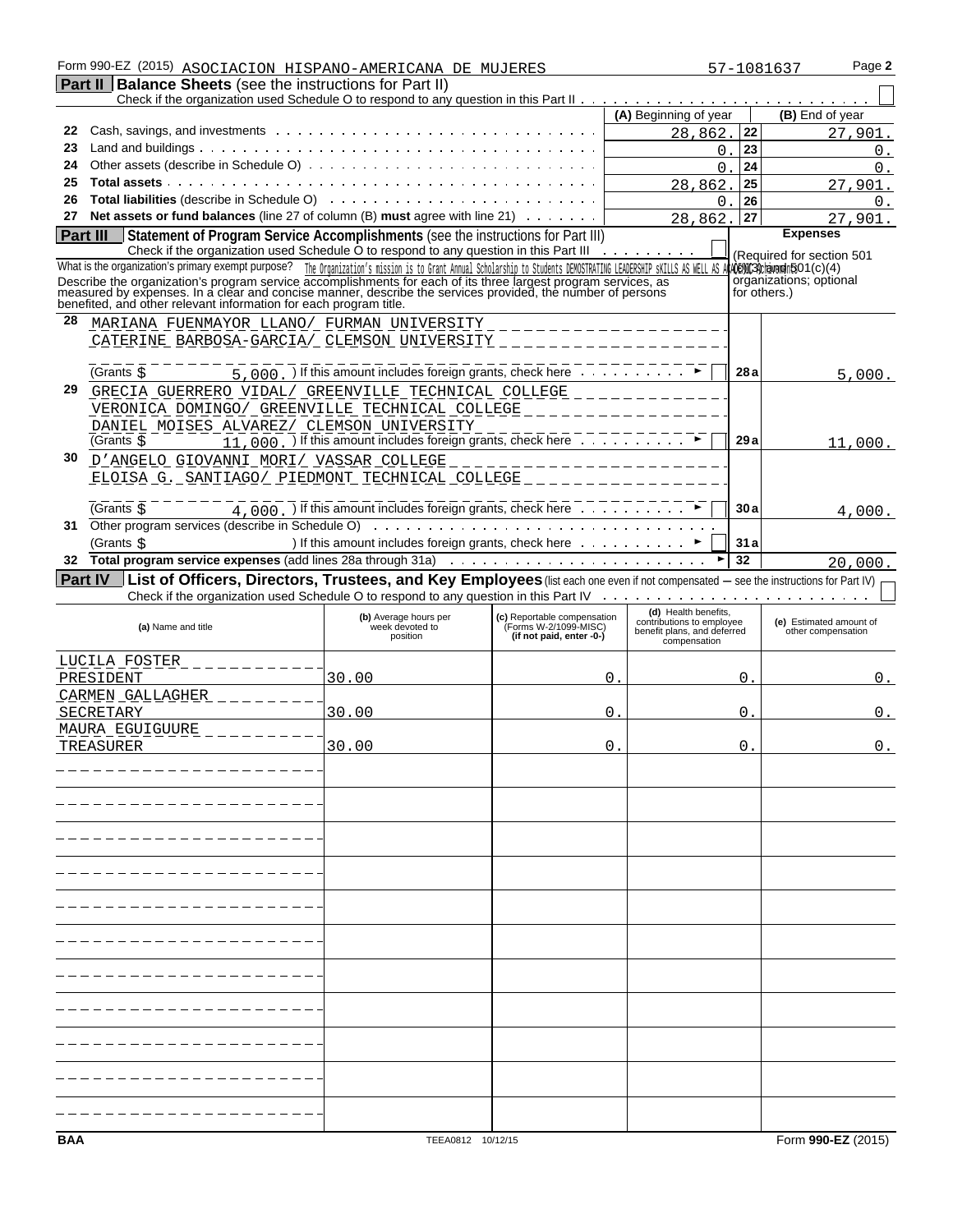|               | Form 990-EZ (2015) ASOCIACION HISPANO-AMERICANA DE MUJERES<br>57-1081637                                                                                                                                                                                                                                                                                        |                 |            | Page 3    |
|---------------|-----------------------------------------------------------------------------------------------------------------------------------------------------------------------------------------------------------------------------------------------------------------------------------------------------------------------------------------------------------------|-----------------|------------|-----------|
| <b>Part V</b> | Other Information (Note the Schedule A and personal benefit contract statement requirements in<br>the instructions for Part V) Check if the organization used Schedule O to respond to any question in this Part V $\dots$                                                                                                                                      |                 |            |           |
| 33            | Did the organization engage in any significant activity not previously reported to the IRS?                                                                                                                                                                                                                                                                     |                 | Yes        | <b>No</b> |
|               |                                                                                                                                                                                                                                                                                                                                                                 | 33              |            | Χ         |
|               | 34 Were any significant changes made to the organizing or governing documents? If 'Yes,' attach a conformed copy of the amended documents if they reflect                                                                                                                                                                                                       |                 |            |           |
|               |                                                                                                                                                                                                                                                                                                                                                                 | 34              |            | Χ         |
|               | 35a Did the organization have unrelated business gross income of \$1,000 or more during the year from business activities                                                                                                                                                                                                                                       |                 |            |           |
|               |                                                                                                                                                                                                                                                                                                                                                                 | 35 a            |            | Χ         |
|               | <b>b</b> If 'Yes,' to line 35a, has the organization filed a Form 990-T for the year? If 'No,' provide an explanation in Schedule $O_1$                                                                                                                                                                                                                         | 35 <sub>b</sub> |            |           |
|               | c Was the organization a section $501(c)(4)$ , $501(c)(5)$ , or $501(c)(6)$ organization subject to section 6033(e) notice,                                                                                                                                                                                                                                     | 35c             |            | Χ         |
| 36            | Did the organization undergo a liquidation, dissolution, termination, or significant                                                                                                                                                                                                                                                                            |                 |            |           |
|               |                                                                                                                                                                                                                                                                                                                                                                 | 36              |            | Χ         |
|               | 37 a Enter amount of political expenditures, direct or indirect, as described in the instructions $\cdots$   37 a<br>0.                                                                                                                                                                                                                                         |                 |            |           |
|               |                                                                                                                                                                                                                                                                                                                                                                 | 37 <sub>b</sub> |            | Χ         |
|               | 38 a Did the organization borrow from, or make any loans to, any officer, director, trustee, or key employee or were<br>any such loans made in a prior year and still outstanding at the end of the tax year covered by this return?                                                                                                                            | 38a             |            | X         |
|               | <b>b</b> If 'Yes,' complete Schedule L, Part II and enter the total                                                                                                                                                                                                                                                                                             |                 |            |           |
|               | .<br>38 <sub>b</sub>                                                                                                                                                                                                                                                                                                                                            |                 |            |           |
| 39            | Section 501(c)(7) organizations. Enter:                                                                                                                                                                                                                                                                                                                         |                 |            |           |
|               | 39a                                                                                                                                                                                                                                                                                                                                                             |                 |            |           |
|               | 39 <sub>b</sub><br><b>b</b> Gross receipts, included on line 9, for public use of club facilities $\ldots$ , $\ldots$ , $\ldots$ , $\ldots$                                                                                                                                                                                                                     |                 |            |           |
|               | 40 a Section 501(c)(3) organizations. Enter amount of tax imposed on the organization during the year under:                                                                                                                                                                                                                                                    |                 |            |           |
|               | section 4911<br>; section 4912<br>: section 4955 $\blacktriangleright$                                                                                                                                                                                                                                                                                          |                 |            |           |
|               | <b>b</b> Section 501(c)(3), $\frac{501(c)(4)}{2}$ , and $\frac{501(c)(29)}{2}$ organizations. Did the organization engage in any section 4958 excess                                                                                                                                                                                                            |                 |            |           |
|               | benefit transaction during the year, or did it engage in an excess benefit transaction in a prior year that has not been                                                                                                                                                                                                                                        | 40 <sub>b</sub> |            | Х         |
|               | c Section 501(c)(3), 501(c)(4), and 501(c)(29) organizations. Enter amount of tax imposed on organization<br>managers or disqualitied persons during the year under sections 4912, 4955, and 4958                                                                                                                                                               |                 |            |           |
|               | d Section 501(c)(3), 501(c)(4), and 501(c)(29) organizations. Enter amount of tax on line 40c reimbursed                                                                                                                                                                                                                                                        |                 |            |           |
|               |                                                                                                                                                                                                                                                                                                                                                                 |                 |            |           |
|               | e All organizations. At any time during the tax year, was the organization a party to a prohibited tax                                                                                                                                                                                                                                                          | 40 e            |            | X         |
|               | 41 List the states with which a copy of this return is filed $\blacktriangleright$                                                                                                                                                                                                                                                                              |                 |            |           |
|               | 42 a The organization's<br>books are in care of<br>Telephone no. $\blacktriangleright$ (864) 420-2787<br>MAURA EGUIGURE<br>SC $ZIP + 4$ $\rightarrow$ 29606<br>Located at $\blacktriangleright$ P.O BOX 17674<br>GREENVILLE<br><b>b</b> At any time during the calendar year, did the organization have an interest in or a signature or other authority over a |                 | <b>Yes</b> | No        |
|               | financial account in a foreign country (such as a bank account, securities account, or other financial account)? $\cdots$                                                                                                                                                                                                                                       | 42 b            |            | Χ         |
|               | If 'Yes,' enter the name of the foreign country:                                                                                                                                                                                                                                                                                                                |                 |            |           |
|               |                                                                                                                                                                                                                                                                                                                                                                 |                 |            |           |

| See the instructions for exceptions and filing requirements for FinCEN Form 114, Report of Foreign Bank and Financial Accounts (FBAR).  |      |  |  |  |  |
|-----------------------------------------------------------------------------------------------------------------------------------------|------|--|--|--|--|
| <b>c</b> At any time during the calendar year, did the organization maintain an office outside the U.S.? $\ldots$ , $\ldots$ , $\ldots$ | 42 c |  |  |  |  |
| If 'Yes,' enter the name of the foreign country:                                                                                        |      |  |  |  |  |

X

| Section 4947(a)(1) nonexempt charitable trusts filing Form 990-EZ in lieu of Form 1041 - Check here<br>43                                                                                                                         |                    |     |     |
|-----------------------------------------------------------------------------------------------------------------------------------------------------------------------------------------------------------------------------------|--------------------|-----|-----|
| and enter the amount of tax-exempt interest received or accrued during the tax year $\dots \dots \dots \dots$                                                                                                                     |                    | Yes | No. |
| 44 a Did the organization maintain any donor advised funds during the year? If 'Yes,' Form 990 must be completed instead                                                                                                          | 44 a               |     |     |
| <b>b</b> Did the organization operate one or more hospital facilities during the year? If 'Yes,' Form 990 must be completed                                                                                                       | 44 b               |     | Χ   |
|                                                                                                                                                                                                                                   | 44 c               |     |     |
| d If 'Yes' to line 44c, has the organization filed a Form 720 to report these payments?                                                                                                                                           | 44 d               |     |     |
| <b>45 a</b> Did the organization have a controlled entity within the meaning of section $512(b)(13)? \ldots \ldots \ldots \ldots \ldots \ldots$                                                                                   | 45 a               |     | Χ   |
| b Did the organization receive any payment from or engage in any transaction with a controlled entity within the meaning of section 512(b)(13)? If 'Yes,'<br>Form 990 and Schedule R may need to be completed instead of Form 990 | 45 b               |     |     |
|                                                                                                                                                                                                                                   | Form 990-EZ (2015) |     |     |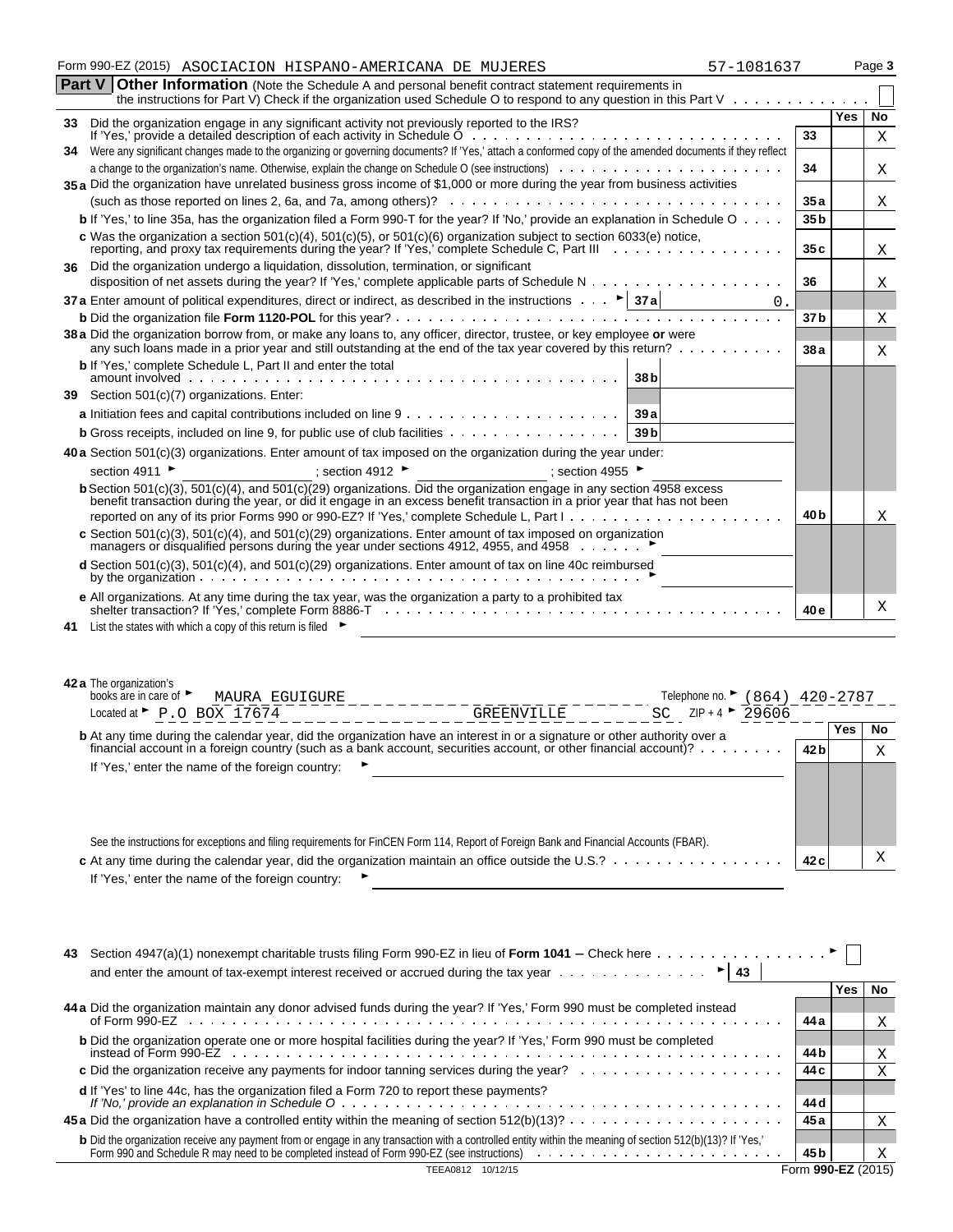|                | Form 990-EZ (2015) ASOCIACION HISPANO-AMERICANA DE MUJERES                                                                                                                                                                                                                                                               |                                                      |                                                      | 57-1081637                                                                                       |                                               |            | Page 4    |
|----------------|--------------------------------------------------------------------------------------------------------------------------------------------------------------------------------------------------------------------------------------------------------------------------------------------------------------------------|------------------------------------------------------|------------------------------------------------------|--------------------------------------------------------------------------------------------------|-----------------------------------------------|------------|-----------|
|                |                                                                                                                                                                                                                                                                                                                          |                                                      |                                                      |                                                                                                  |                                               | Yes        | No        |
| 46             | Did the organization engage, directly or indirectly, in political campaign activities on behalf of or in opposition to                                                                                                                                                                                                   |                                                      |                                                      |                                                                                                  |                                               |            |           |
|                |                                                                                                                                                                                                                                                                                                                          |                                                      |                                                      |                                                                                                  | 46                                            |            | Χ         |
| <b>Part VI</b> | Section 501(c)(3) organizations only<br>All section 501(c)(3) organizations must answer questions 47-49b and 52, and complete the tables                                                                                                                                                                                 |                                                      |                                                      |                                                                                                  |                                               |            |           |
|                | for lines 50 and $51$ .                                                                                                                                                                                                                                                                                                  |                                                      |                                                      |                                                                                                  |                                               |            |           |
|                |                                                                                                                                                                                                                                                                                                                          |                                                      |                                                      |                                                                                                  |                                               |            |           |
|                |                                                                                                                                                                                                                                                                                                                          |                                                      |                                                      |                                                                                                  |                                               | <b>Yes</b> | No        |
| 47             | Did the organization engage in lobbying activities or have a section 501(h) election in effect during the tax year? If 'Yes,'                                                                                                                                                                                            |                                                      |                                                      |                                                                                                  | 47                                            |            | X         |
| 48             |                                                                                                                                                                                                                                                                                                                          |                                                      |                                                      |                                                                                                  | 48                                            |            | Χ         |
|                |                                                                                                                                                                                                                                                                                                                          |                                                      |                                                      |                                                                                                  | 49 a                                          |            | X         |
|                |                                                                                                                                                                                                                                                                                                                          |                                                      |                                                      |                                                                                                  | 49 b                                          |            |           |
| 50             | Complete this table for the organization's five highest compensated employees (other than officers, directors, trustees and key<br>employees) who each received more than \$100,000 of compensation from the organization. If there is none, enter 'None.'                                                               |                                                      |                                                      |                                                                                                  |                                               |            |           |
|                | (a) Name and title of each employee                                                                                                                                                                                                                                                                                      | (b) Average hours<br>per week devoted<br>to position | (c) Reportable compensation<br>(Forms W-2/1099-MISC) | (d) Health benefits,<br>contributions to employee<br>benefit plans, and deferred<br>compensation | (e) Estimated amount of<br>other compensation |            |           |
| NONE           |                                                                                                                                                                                                                                                                                                                          |                                                      |                                                      |                                                                                                  |                                               |            |           |
|                |                                                                                                                                                                                                                                                                                                                          |                                                      |                                                      |                                                                                                  |                                               |            |           |
|                |                                                                                                                                                                                                                                                                                                                          |                                                      |                                                      |                                                                                                  |                                               |            |           |
|                |                                                                                                                                                                                                                                                                                                                          |                                                      |                                                      |                                                                                                  |                                               |            |           |
|                |                                                                                                                                                                                                                                                                                                                          |                                                      |                                                      |                                                                                                  |                                               |            |           |
|                |                                                                                                                                                                                                                                                                                                                          |                                                      |                                                      |                                                                                                  |                                               |            |           |
|                |                                                                                                                                                                                                                                                                                                                          |                                                      |                                                      |                                                                                                  |                                               |            |           |
|                |                                                                                                                                                                                                                                                                                                                          |                                                      |                                                      |                                                                                                  |                                               |            |           |
| 51             | f Total number of other employees paid over \$100,000 $\ldots$ .<br>Complete this table for the organization's five highest compensated independent contractors who each received more than \$100,000 of<br>compensation from the organization. If there is none, enter 'None.'                                          |                                                      |                                                      |                                                                                                  |                                               |            |           |
|                | (a) Name and business address of each independent contractor                                                                                                                                                                                                                                                             |                                                      |                                                      | (b) Type of service                                                                              | (c) Compensation                              |            |           |
| NONE           |                                                                                                                                                                                                                                                                                                                          |                                                      |                                                      |                                                                                                  |                                               |            |           |
|                |                                                                                                                                                                                                                                                                                                                          |                                                      |                                                      |                                                                                                  |                                               |            |           |
|                |                                                                                                                                                                                                                                                                                                                          |                                                      |                                                      |                                                                                                  |                                               |            |           |
|                |                                                                                                                                                                                                                                                                                                                          |                                                      |                                                      |                                                                                                  |                                               |            |           |
|                |                                                                                                                                                                                                                                                                                                                          |                                                      |                                                      |                                                                                                  |                                               |            |           |
|                |                                                                                                                                                                                                                                                                                                                          |                                                      |                                                      |                                                                                                  |                                               |            |           |
|                |                                                                                                                                                                                                                                                                                                                          |                                                      |                                                      |                                                                                                  |                                               |            |           |
|                |                                                                                                                                                                                                                                                                                                                          |                                                      |                                                      |                                                                                                  |                                               |            |           |
|                | d Total number of other independent contractors each receiving over \$100,000                                                                                                                                                                                                                                            |                                                      | .                                                    |                                                                                                  |                                               |            |           |
| 52             | Did the organization complete Schedule A? Note: All section $501(c)(3)$ organizations must attach a                                                                                                                                                                                                                      |                                                      |                                                      |                                                                                                  |                                               |            |           |
|                |                                                                                                                                                                                                                                                                                                                          |                                                      |                                                      |                                                                                                  | X<br>Yes                                      |            | <b>No</b> |
|                | Under penalties of perjury, I declare that I have examined this return, including accompanying schedules and statements, and to the best of my knowledge and belief, it is<br>true, correct, and complete. Declaration of preparer (other than officer) is based on all information of which preparer has any knowledge. |                                                      |                                                      |                                                                                                  |                                               |            |           |
|                | Signature of officer                                                                                                                                                                                                                                                                                                     |                                                      |                                                      | Date                                                                                             |                                               |            |           |
| Sign<br>Here   |                                                                                                                                                                                                                                                                                                                          |                                                      |                                                      |                                                                                                  |                                               |            |           |
|                | Type or print name and title                                                                                                                                                                                                                                                                                             |                                                      |                                                      |                                                                                                  |                                               |            |           |
|                | Print/Type preparer's name                                                                                                                                                                                                                                                                                               | Preparer's signature                                 | Date                                                 | $\overline{\text{X}}$                                                                            | PTIN                                          |            |           |
| Paid           | Lilliane WEINER                                                                                                                                                                                                                                                                                                          | Lilliane WEINER                                      |                                                      | Check<br>self-employed                                                                           | P01060702                                     |            |           |
| Preparer       | Firm's name $\blacktriangleright$<br>LILLIANE                                                                                                                                                                                                                                                                            |                                                      | WEINER ACCOUNTANT TAX SERVICES LLC                   |                                                                                                  |                                               |            |           |
| Use Only       | Firm's address ►<br>19 RIVER<br>WATCH DR                                                                                                                                                                                                                                                                                 |                                                      |                                                      | Firm's EIN                                                                                       | 56-2641255                                    |            |           |

| Form 990-EZ (2015) |  |
|--------------------|--|

May the IRS discuss this return with the preparer shown above? See instructions **Good Company Active** Active Active Mo

GREENVILLE SC 29605-6065 Phone no. (864) 516-0756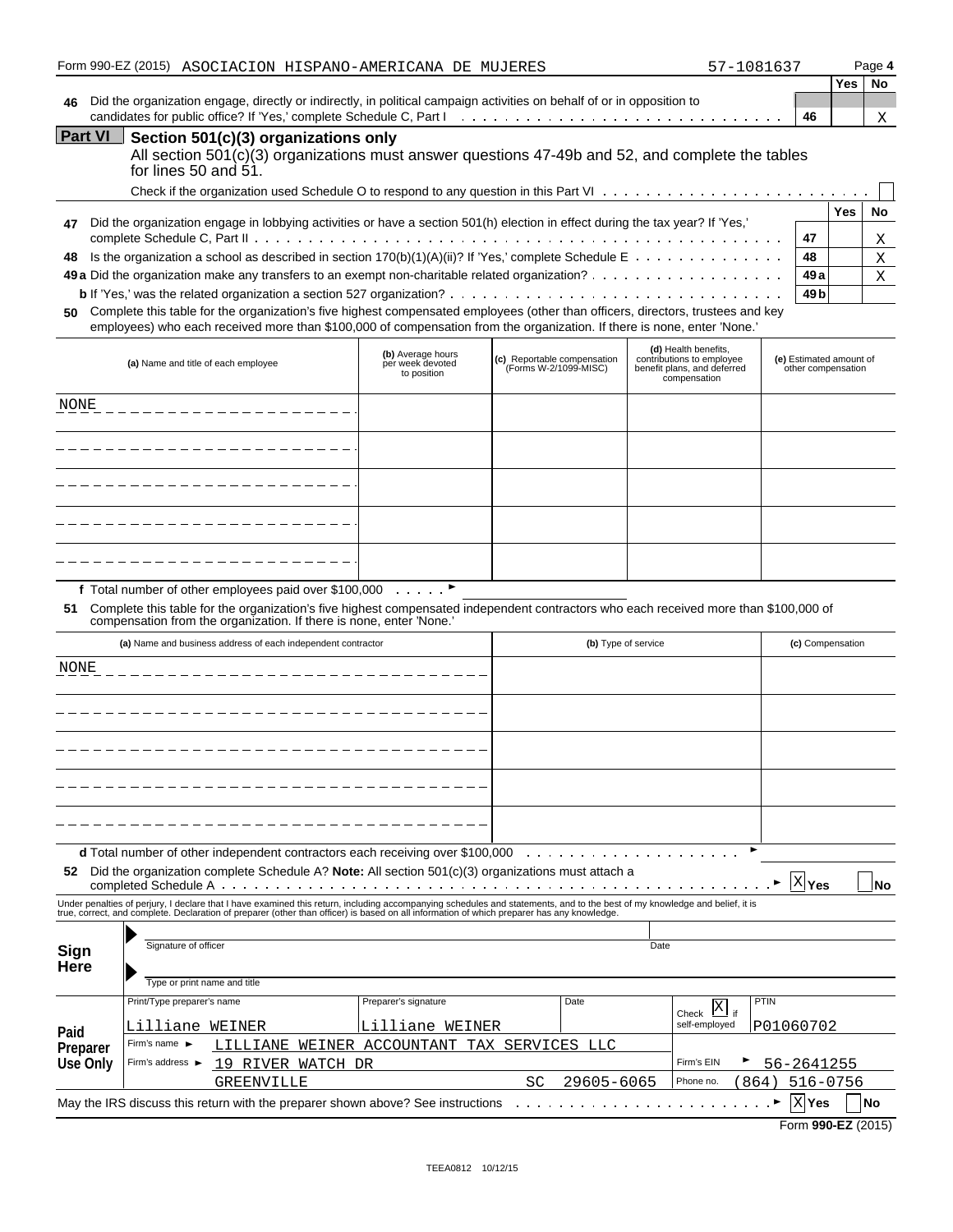| <b>SCHEDULE A</b><br>(Form 990 or 990-EZ)              |                                       |                                          | Complete if the organization is a section 501(c)(3) organization or a section<br>4947(a)(1) nonexempt charitable trust. |                                                                                                                                                                                                                                                                                                                                                                                                                      | 2015                                                                 |    |                                                      |                                                    |  |  |  |  |
|--------------------------------------------------------|---------------------------------------|------------------------------------------|-------------------------------------------------------------------------------------------------------------------------|----------------------------------------------------------------------------------------------------------------------------------------------------------------------------------------------------------------------------------------------------------------------------------------------------------------------------------------------------------------------------------------------------------------------|----------------------------------------------------------------------|----|------------------------------------------------------|----------------------------------------------------|--|--|--|--|
| Department of the Treasury<br>Internal Revenue Service |                                       |                                          |                                                                                                                         | Attach to Form 990 or Form 990-EZ.<br>Information about Schedule A (Form 990 or 990-EZ) and its instructions is<br>at www.irs.gov/form990.                                                                                                                                                                                                                                                                           |                                                                      |    |                                                      | <b>Open to Public</b><br>Inspection                |  |  |  |  |
| Name of the organization                               |                                       |                                          |                                                                                                                         |                                                                                                                                                                                                                                                                                                                                                                                                                      |                                                                      |    | <b>Employer identification number</b>                |                                                    |  |  |  |  |
|                                                        |                                       |                                          | ASOCIACION HISPANO-AMERICANA DE MUJERES                                                                                 |                                                                                                                                                                                                                                                                                                                                                                                                                      |                                                                      |    | 57-1081637                                           |                                                    |  |  |  |  |
| Part I                                                 |                                       |                                          |                                                                                                                         | Reason for Public Charity Status (All organizations must complete this part.) See instructions.                                                                                                                                                                                                                                                                                                                      |                                                                      |    |                                                      |                                                    |  |  |  |  |
|                                                        |                                       |                                          |                                                                                                                         | The organization is not a private foundation because it is: (For lines 1 through 11, check only one box.)                                                                                                                                                                                                                                                                                                            |                                                                      |    |                                                      |                                                    |  |  |  |  |
| 1                                                      |                                       |                                          |                                                                                                                         | A church, convention of churches, or association of churches described in <b>section 170(b)(1)(A)(i).</b>                                                                                                                                                                                                                                                                                                            |                                                                      |    |                                                      |                                                    |  |  |  |  |
| 2                                                      |                                       |                                          |                                                                                                                         | A school described in section 170(b)(1)(A)(ii). (Attach Schedule E (Form 990 or 990-EZ).)                                                                                                                                                                                                                                                                                                                            |                                                                      |    |                                                      |                                                    |  |  |  |  |
| 3                                                      |                                       |                                          |                                                                                                                         | A hospital or a cooperative hospital service organization described in section 170(b)(1)(A)(iii).                                                                                                                                                                                                                                                                                                                    |                                                                      |    |                                                      |                                                    |  |  |  |  |
| 4                                                      |                                       |                                          |                                                                                                                         | A medical research organization operated in conjunction with a hospital described in section 170(b)(1)(A)(iii). Enter the hospital's                                                                                                                                                                                                                                                                                 |                                                                      |    |                                                      |                                                    |  |  |  |  |
|                                                        | name, city, and state:                |                                          |                                                                                                                         |                                                                                                                                                                                                                                                                                                                                                                                                                      |                                                                      |    |                                                      |                                                    |  |  |  |  |
| 5                                                      |                                       | 170(b)(1)(A)(iv). (Complete Part II.)    |                                                                                                                         | An organization operated for the benefit of a college or university owned or operated by a governmental unit described in section                                                                                                                                                                                                                                                                                    |                                                                      |    |                                                      |                                                    |  |  |  |  |
| 6                                                      |                                       |                                          |                                                                                                                         | A federal, state, or local government or governmental unit described in section 170(b)(1)(A)(v).                                                                                                                                                                                                                                                                                                                     |                                                                      |    |                                                      |                                                    |  |  |  |  |
| 7<br>Χ                                                 |                                       |                                          | in section 170(b)(1)(A)(vi). (Complete Part II.)                                                                        | An organization that normally receives a substantial part of its support from a governmental unit or from the general public described                                                                                                                                                                                                                                                                               |                                                                      |    |                                                      |                                                    |  |  |  |  |
| 8                                                      |                                       |                                          |                                                                                                                         | A community trust described in section 170(b)(1)(A)(vi). (Complete Part II.)                                                                                                                                                                                                                                                                                                                                         |                                                                      |    |                                                      |                                                    |  |  |  |  |
| 9                                                      |                                       |                                          | June 30, 1975. See section 509(a)(2). (Complete Part III.)                                                              | An organization that normally receives: (1) more than 33-1/3% of its support from contributions, membership fees, and gross receipts<br>from activities related to its exempt functions – subject to certain exceptions, and (2) no more than 33-1/3% of its support from gross<br>investment income and unrelated business taxable income (less section 511 tax) from businesses acquired by the organization after |                                                                      |    |                                                      |                                                    |  |  |  |  |
| 10                                                     |                                       |                                          |                                                                                                                         | An organization organized and operated exclusively to test for public safety. See section 509(a)(4).                                                                                                                                                                                                                                                                                                                 |                                                                      |    |                                                      |                                                    |  |  |  |  |
| 11                                                     |                                       |                                          |                                                                                                                         | An organization organized and operated exclusively for the benefit of, to perform the functions of, or to carry out the purposes of one<br>or more publicly supported organizations described in section 509(a)(1) or section 509(a)(2). See section 509(a)(3). Check the box in<br>lines 11a through 11d that describes the type of supporting organization and complete lines 11e, 11f, and 11g.                   |                                                                      |    |                                                      |                                                    |  |  |  |  |
| a                                                      |                                       | complete Part IV, Sections A and B.      |                                                                                                                         | Type I. A supporting organization operated, supervised, or controlled by its supported organization(s), typically by giving the supported<br>organization(s) the power to regularly appoint or elect a majority of the directors or trustees of the supporting organization. You must                                                                                                                                |                                                                      |    |                                                      |                                                    |  |  |  |  |
| b                                                      |                                       | must complete Part IV, Sections A and C. |                                                                                                                         | Type II. A supporting organization supervised or controlled in connection with its supported organization(s), by having control or<br>management of the supporting organization vested in the same persons that control or manage the supported organization(s). You                                                                                                                                                 |                                                                      |    |                                                      |                                                    |  |  |  |  |
| c                                                      |                                       |                                          |                                                                                                                         | Type III functionally integrated. A supporting organization operated in connection with, and functionally integrated with, its supported<br>organization(s) (see instructions). You must complete Part IV, Sections A, D, and E.                                                                                                                                                                                     |                                                                      |    |                                                      |                                                    |  |  |  |  |
| d                                                      |                                       |                                          |                                                                                                                         | Type III non-functionally integrated. A supporting organization operated in connection with its supported organization(s) that is not<br>functionally integrated. The organization generally must satisfy a distribution requirement and an attentiveness requirement (see<br>instructions). You must complete Part IV, Sections A and D, and Part V.                                                                |                                                                      |    |                                                      |                                                    |  |  |  |  |
| е                                                      |                                       |                                          | integrated, or Type III non-functionally integrated supporting organization.                                            | Check this box if the organization received a written determination from the IRS that it is a Type I, Type II, Type III functionally                                                                                                                                                                                                                                                                                 |                                                                      |    |                                                      |                                                    |  |  |  |  |
|                                                        |                                       |                                          |                                                                                                                         | Enter the number of supported organizations enterstanding to the contract of the number of supported organizations of the contract of the contract of the number of supported or the contract of the contract of the contract                                                                                                                                                                                        |                                                                      |    |                                                      |                                                    |  |  |  |  |
|                                                        |                                       |                                          | Provide the following information about the supported organization(s).                                                  |                                                                                                                                                                                                                                                                                                                                                                                                                      |                                                                      |    |                                                      |                                                    |  |  |  |  |
|                                                        | (i) Name of supported<br>organization |                                          | (ii) EIN                                                                                                                | (iii) Type of organization<br>(described on lines 1-9<br>above (see instructions))                                                                                                                                                                                                                                                                                                                                   | (iv) is the<br>organization listed<br>in your governing<br>document? |    | (v) Amount of monetary<br>support (see instructions) | (vi) Amount of other<br>support (see instructions) |  |  |  |  |
|                                                        |                                       |                                          |                                                                                                                         |                                                                                                                                                                                                                                                                                                                                                                                                                      | Yes                                                                  | No |                                                      |                                                    |  |  |  |  |
|                                                        |                                       |                                          |                                                                                                                         |                                                                                                                                                                                                                                                                                                                                                                                                                      |                                                                      |    |                                                      |                                                    |  |  |  |  |
| (A)                                                    |                                       |                                          |                                                                                                                         |                                                                                                                                                                                                                                                                                                                                                                                                                      |                                                                      |    |                                                      |                                                    |  |  |  |  |
| (B)                                                    |                                       |                                          |                                                                                                                         |                                                                                                                                                                                                                                                                                                                                                                                                                      |                                                                      |    |                                                      |                                                    |  |  |  |  |
|                                                        |                                       |                                          |                                                                                                                         |                                                                                                                                                                                                                                                                                                                                                                                                                      |                                                                      |    |                                                      |                                                    |  |  |  |  |
| (C)                                                    |                                       |                                          |                                                                                                                         |                                                                                                                                                                                                                                                                                                                                                                                                                      |                                                                      |    |                                                      |                                                    |  |  |  |  |

**Public Charity Status and Public Support** Manusch Manusch Manusch

**BAA For Paperwork Reduction Act Notice, see the Instructions for Form 990 or 990-EZ.** Schedule **A** (Form 990 or 990-EZ) 2015

**(D)**

**(E)**

**Total**

**SCHEDULE A**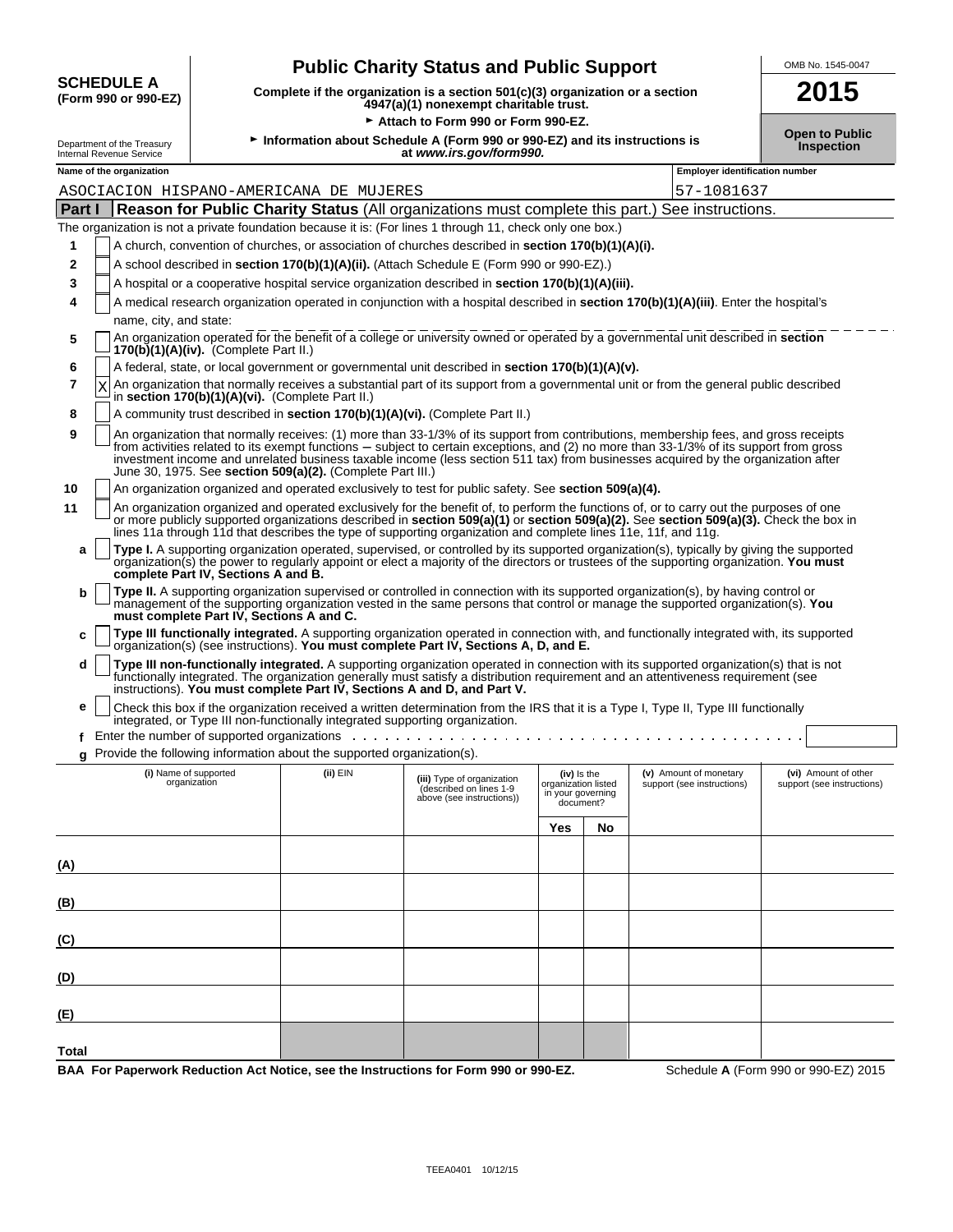#### **Part II** Support Schedule for Organizations Described in Sections 170(b)(1)(A)(iv) and 170(b)(1)(A)(vi) (Complete only if you checked the box on line 5, 7, or 8 of Part I or if the organization failed to qualify under Part III. If the organization fails to qualify under the tests listed below, please complete Part III.)

|             | <b>Section A. Public Support</b>                                                                                                                                                                                                                                                                                                                                                                  |          |          |            |            |            |    |              |
|-------------|---------------------------------------------------------------------------------------------------------------------------------------------------------------------------------------------------------------------------------------------------------------------------------------------------------------------------------------------------------------------------------------------------|----------|----------|------------|------------|------------|----|--------------|
|             | Calendar year (or fiscal year<br>beginning in) $\rightarrow$                                                                                                                                                                                                                                                                                                                                      | (a) 2011 | (b) 2012 | $(c)$ 2013 | $(d)$ 2014 | (e) 2015   |    | (f) Total    |
| $\mathbf 1$ | Gifts, grants, contributions, and<br>membership fees received. (Do not<br>include any 'unusual grants.')                                                                                                                                                                                                                                                                                          | 30,717.  | 43,256.  | 39,509.    | 34,093.    |            |    | 147,575.     |
| 2           | Tax revenues levied for the<br>organization's benefit and<br>either paid to or expended<br>on its behalf                                                                                                                                                                                                                                                                                          |          |          |            |            |            |    |              |
| 3           | The value of services or<br>facilities furnished by a<br>governmental unit to the<br>organization without charge                                                                                                                                                                                                                                                                                  |          |          |            |            |            |    |              |
| 4           | <b>Total.</b> Add lines 1 through 3                                                                                                                                                                                                                                                                                                                                                               | 30,717.  | 43,256.  | 39,509.    | 34,093.    |            |    | 147,575.     |
| 5           | The portion of total<br>contributions by each person<br>(other than a governmental<br>unit or publicly supported<br>organization) included on line 1<br>that exceeds 2% of the amount<br>shown on line 11, column (f) $\cdot$                                                                                                                                                                     |          |          |            |            |            |    |              |
| 6           | Public support. Subtract line 5                                                                                                                                                                                                                                                                                                                                                                   |          |          |            |            |            |    | 147,575.     |
|             | <b>Section B. Total Support</b>                                                                                                                                                                                                                                                                                                                                                                   |          |          |            |            |            |    |              |
|             | Calendar year (or fiscal year<br>beginning in) $\rightarrow$                                                                                                                                                                                                                                                                                                                                      | (a) 2011 | (b) 2012 | $(c)$ 2013 | $(d)$ 2014 | $(e)$ 2015 |    | (f) Total    |
|             | <b>7</b> Amounts from line 4                                                                                                                                                                                                                                                                                                                                                                      | 30,717.  | 43,256.  | 39,509.    | 34,093.    |            |    | 147,575.     |
| 8           | Gross income from interest.<br>dividends, payments received<br>on securities loans, rents,<br>royalties and income from<br>similar sources                                                                                                                                                                                                                                                        | 257.     | 11.      | $2$ .      | 41.        |            |    | 311.         |
| 9           | Net income from unrelated<br>business activities, whether or<br>not the business is regularly<br>carried on example and the set of the set of the set of the set of the set of the set of the set of the set of the set of the set of the set of the set of the set of the set of the set of the set of the set of the set of t                                                                   |          |          |            |            |            |    |              |
|             | 10 Other income. Do not include<br>gain or loss from the sale of<br>capital assets (Explain in<br>Part VI.) $\cdots$                                                                                                                                                                                                                                                                              |          |          |            |            |            |    |              |
|             | 11 Total support. Add lines 7<br>through $10$                                                                                                                                                                                                                                                                                                                                                     |          |          |            |            |            |    | 147,886.     |
| 12          |                                                                                                                                                                                                                                                                                                                                                                                                   |          |          |            |            |            | 12 |              |
| 13          | First five years. If the Form 990 is for the organization's first, second, third, fourth, or fifth tax year as a section $501(c)(3)$                                                                                                                                                                                                                                                              |          |          |            |            |            |    |              |
|             | <b>Section C. Computation of Public Support Percentage</b>                                                                                                                                                                                                                                                                                                                                        |          |          |            |            |            |    |              |
|             |                                                                                                                                                                                                                                                                                                                                                                                                   |          |          |            |            |            |    | 99.79%       |
| 15          |                                                                                                                                                                                                                                                                                                                                                                                                   |          |          |            |            |            |    | 99.56%       |
|             | 16 a 33-1/3% support test - 2015. If the organization did not check the box on line 13, and line 14 is 33-1/3% or more, check this box                                                                                                                                                                                                                                                            |          |          |            |            |            |    | $\mathbf{x}$ |
|             | b 33-1/3% support test - 2014. If the organization did not check a box on line 13 or 16a, and line 15 is 33-1/3% or more, check this box                                                                                                                                                                                                                                                          |          |          |            |            |            |    |              |
|             | 17a 10%-facts-and-circumstances test – 2015. If the organization did not check a box on line 13, 16a, or 16b, and line 14 is 10%<br>or more, and if the organization meets the 'facts-and-circumstances' test, check this box and stop here. Explain in Part VI how<br>the organization meets the 'facts-and-circumstances' test. The organization qualifies as a publicly supported organization |          |          |            |            |            |    |              |
|             | <b>b 10%-facts-and-circumstances test – 2014.</b> If the organization did not check a box on line 13, 16a, 16b, or 17a, and line 15 is 10%<br>or more, and if the organization meets the 'facts-and-circumstances' test, check this box and stop here. Explain in Part VI how the                                                                                                                 |          |          |            |            |            |    |              |
|             |                                                                                                                                                                                                                                                                                                                                                                                                   |          |          |            |            |            |    |              |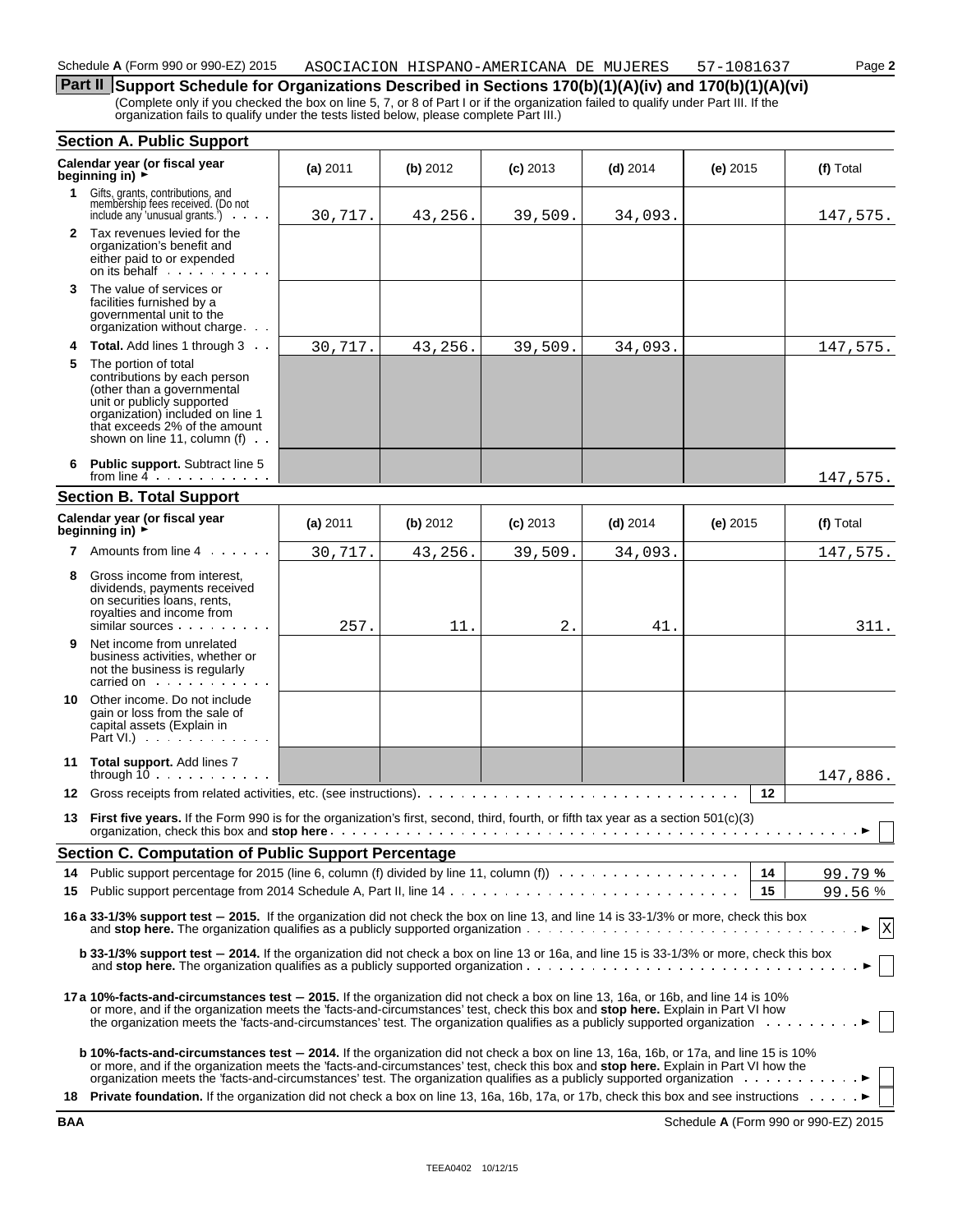# **Part III** Support Schedule for Organizations Described in Section 509(a)(2)

(Complete only if you checked the box on line 9 of Part I or if the organization failed to qualify under Part II. If the organization fails to qualify under the tests listed below, please complete Part II.)

|     | <b>Section A. Public Support</b>                                                                                                                                     |          |          |            |            |            |    |           |
|-----|----------------------------------------------------------------------------------------------------------------------------------------------------------------------|----------|----------|------------|------------|------------|----|-----------|
|     | Calendar year (or fiscal year beginning in) ►                                                                                                                        | (a) 2011 | (b) 2012 | $(c)$ 2013 | $(d)$ 2014 | $(e)$ 2015 |    | (f) Total |
| 1.  | Gifts, grants, contributions<br>and membership fees                                                                                                                  |          |          |            |            |            |    |           |
|     | received. (Do not include<br>any 'unusual grants.')                                                                                                                  |          |          |            |            |            |    |           |
|     | <b>2</b> Gross receipts from admis-                                                                                                                                  |          |          |            |            |            |    |           |
|     | sions, merchandise sold or                                                                                                                                           |          |          |            |            |            |    |           |
|     | services performed, or facilities<br>furnished in any activity that is                                                                                               |          |          |            |            |            |    |           |
|     | related to the organization's                                                                                                                                        |          |          |            |            |            |    |           |
|     | tax-exempt purpose                                                                                                                                                   |          |          |            |            |            |    |           |
| 3.  | Gross receipts from activities<br>that are not an unrelated trade<br>or business under section 513.                                                                  |          |          |            |            |            |    |           |
| 4   | Tax revenues levied for the                                                                                                                                          |          |          |            |            |            |    |           |
|     | organization's benefit and                                                                                                                                           |          |          |            |            |            |    |           |
|     | either paid to or expended on<br>its behalf                                                                                                                          |          |          |            |            |            |    |           |
| 5   | The value of services or                                                                                                                                             |          |          |            |            |            |    |           |
|     | facilities furnished by a<br>governmental unit to the                                                                                                                |          |          |            |            |            |    |           |
|     | organization without charge                                                                                                                                          |          |          |            |            |            |    |           |
|     | <b>6 Total.</b> Add lines 1 through 5                                                                                                                                |          |          |            |            |            |    |           |
|     | <b>7 a</b> Amounts included on lines 1.                                                                                                                              |          |          |            |            |            |    |           |
|     | 2. and 3 received from<br>disqualified persons                                                                                                                       |          |          |            |            |            |    |           |
|     | <b>b</b> Amounts included on lines 2                                                                                                                                 |          |          |            |            |            |    |           |
|     | and 3 received from other than                                                                                                                                       |          |          |            |            |            |    |           |
|     | disqualified persons that                                                                                                                                            |          |          |            |            |            |    |           |
|     | exceed the greater of \$5,000 or<br>1% of the amount on line 13                                                                                                      |          |          |            |            |            |    |           |
|     | for the year $\cdots$ $\cdots$                                                                                                                                       |          |          |            |            |            |    |           |
|     | <b>c</b> Add lines 7a and 7b $\ldots$                                                                                                                                |          |          |            |            |            |    |           |
|     | <b>Public support.</b> (Subtract line<br>$7c$ from line 6.) $\cdots$                                                                                                 |          |          |            |            |            |    |           |
|     | <b>Section B. Total Support</b>                                                                                                                                      |          |          |            |            |            |    |           |
|     | Calendar year (or fiscal year beginning in) ►                                                                                                                        | (a) 2011 | (b) 2012 | $(c)$ 2013 | $(d)$ 2014 | $(e)$ 2015 |    | (f) Total |
|     | <b>9</b> Amounts from line 6                                                                                                                                         |          |          |            |            |            |    |           |
|     | 10 a Gross income from interest, dividends,                                                                                                                          |          |          |            |            |            |    |           |
|     | payments received on securities loans,<br>rents, royalties and income from                                                                                           |          |          |            |            |            |    |           |
|     | similar sources                                                                                                                                                      |          |          |            |            |            |    |           |
|     | <b>b</b> Unrelated business taxable                                                                                                                                  |          |          |            |            |            |    |           |
|     | income (less section 511<br>taxes) from businesses                                                                                                                   |          |          |            |            |            |    |           |
|     | acquired after June 30, 1975                                                                                                                                         |          |          |            |            |            |    |           |
|     | c Add lines $10a$ and $10b \ldots$ .                                                                                                                                 |          |          |            |            |            |    |           |
| 11  | Net income from unrelated business                                                                                                                                   |          |          |            |            |            |    |           |
|     | activities not included in line 10b,<br>whether or not the business is                                                                                               |          |          |            |            |            |    |           |
|     | requiarly carried on                                                                                                                                                 |          |          |            |            |            |    |           |
|     | 12 Other income. Do not include                                                                                                                                      |          |          |            |            |            |    |           |
|     | gain or loss from the sale of<br>capital assets (Explain in                                                                                                          |          |          |            |            |            |    |           |
|     | Part VI.) $\cdots$                                                                                                                                                   |          |          |            |            |            |    |           |
|     | 13 Total support. (Add lines 9,                                                                                                                                      |          |          |            |            |            |    |           |
|     | 10c, 11, $\frac{1}{2}$ and 12.<br>First five years. If the Form 990 is for the organization's first, second, third, fourth, or fifth tax year as a section 501(c)(3) |          |          |            |            |            |    |           |
| 14  |                                                                                                                                                                      |          |          |            |            |            |    |           |
|     | <b>Section C. Computation of Public Support Percentage</b>                                                                                                           |          |          |            |            |            |    |           |
| 15. | Public support percentage for 2015 (line 8, column (f) divided by line 13, column (f)                                                                                |          |          |            |            |            | 15 | %         |
| 16  |                                                                                                                                                                      |          |          |            |            |            | 16 | %         |
|     | Section D. Computation of Investment Income Percentage                                                                                                               |          |          |            |            |            |    |           |
| 17  | Investment income percentage for 2015 (line 10c, column (f) divided by line 13, column (f) $\cdots$                                                                  |          |          |            |            |            | 17 | %         |
| 18  |                                                                                                                                                                      |          |          |            |            |            | 18 | ి         |
|     | 19 a 33-1/3% support tests - 2015. If the organization did not check the box on line 14, and line 15 is more than 33-1/3%, and line 17                               |          |          |            |            |            |    |           |
|     | is not more than 33-1/3%, check this box and stop here. The organization qualifies as a publicly supported organization $\cdots$ .                                   |          |          |            |            |            |    |           |
|     | <b>b</b> 33-1/3% support tests - 2014. If the organization did not check a box on line 14 or line 19a, and line 16 is more than 33-1/3%, and                         |          |          |            |            |            |    |           |
|     | line 18 is not more than 33-1/3%, check this box and stop here. The organization qualifies as a publicly supported organization ▶                                    |          |          |            |            |            |    |           |
|     |                                                                                                                                                                      |          |          |            |            |            |    |           |

**BAA** TEEA0403 10/12/15 Schedule **A** (Form 990 or 990-EZ) 2015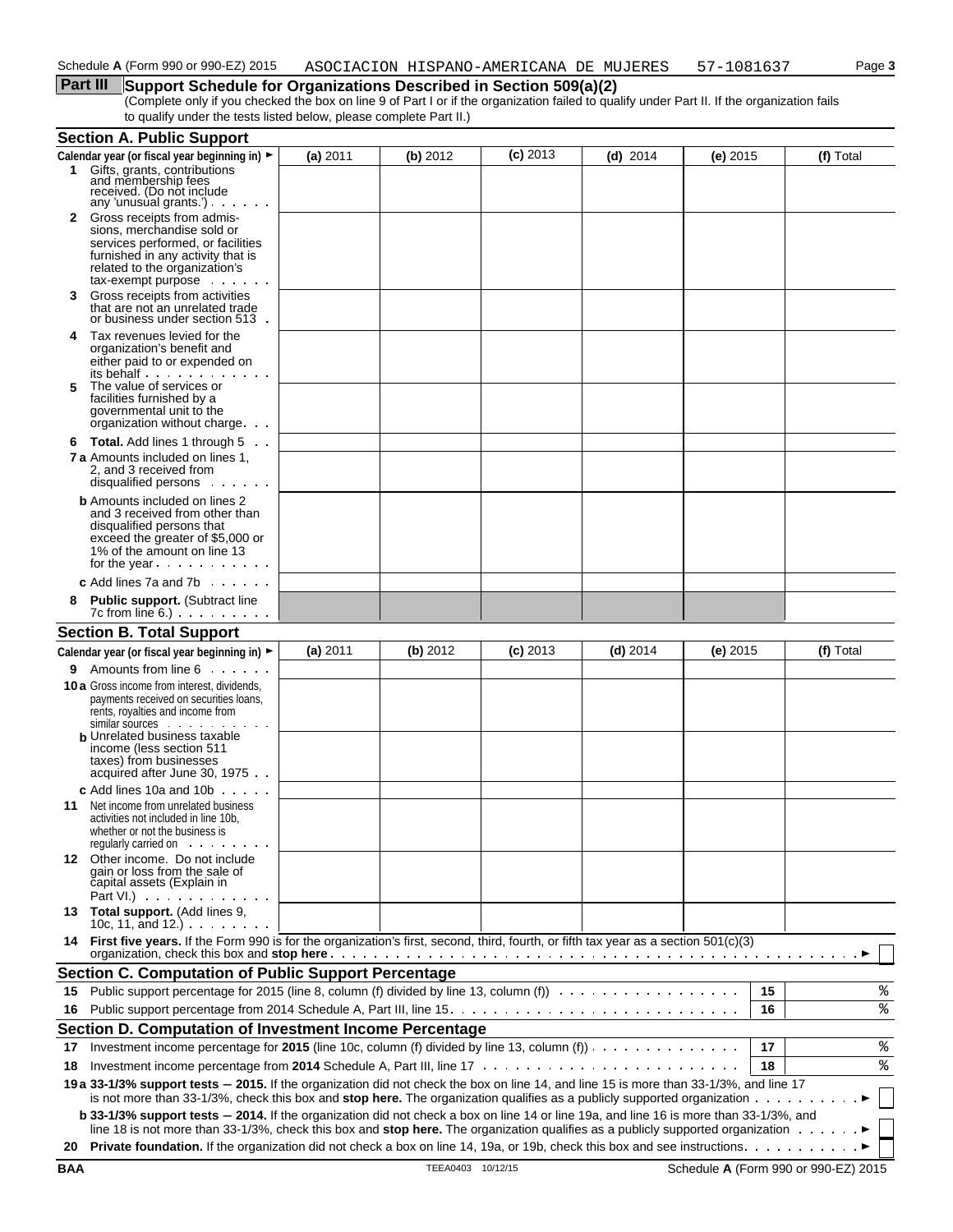**Part IV Supporting Organizations**

(Complete only if you checked a box in line 11 on Part I. If you checked 11a of Part I, complete Sections A and B. If you checked 11b of Part I, complete Sections A and C. If you checked 11c of Part I, complete Sections A, D, and E. If you checked 11d of Part I, complete Sections A and D, and complete Part V.)

# **Section A. All Supporting Organizations**

|              |                                                                                                                                                                                                                                                                                                                                                                                                                                                                                                 |                 | <b>Yes</b> | No |
|--------------|-------------------------------------------------------------------------------------------------------------------------------------------------------------------------------------------------------------------------------------------------------------------------------------------------------------------------------------------------------------------------------------------------------------------------------------------------------------------------------------------------|-----------------|------------|----|
|              | 1 Are all of the organization's supported organizations listed by name in the organization's governing documents?<br>If 'No,' describe in Part VI how the supported organizations are designated. If designated by class or purpose, describe                                                                                                                                                                                                                                                   |                 |            |    |
|              | the designation. If historic and continuing relationship, explain with the designation. If the designation. If $\alpha$                                                                                                                                                                                                                                                                                                                                                                         | $\mathbf{1}$    |            |    |
| $\mathbf{2}$ | Did the organization have any supported organization that does not have an IRS determination of status under section<br>509(a)(1) or (2)? If 'Yes,' explain in Part VI how the organization determined that the supported organization was                                                                                                                                                                                                                                                      |                 |            |    |
|              |                                                                                                                                                                                                                                                                                                                                                                                                                                                                                                 | $\overline{2}$  |            |    |
|              | 3 a Did the organization have a supported organization described in section $501(c)(4)$ , (5), or (6)? If 'Yes,' answer (b)                                                                                                                                                                                                                                                                                                                                                                     |                 |            |    |
|              |                                                                                                                                                                                                                                                                                                                                                                                                                                                                                                 | За              |            |    |
|              | <b>b</b> Did the organization confirm that each supported organization qualified under section $501(c)(4)$ , $(5)$ , or $(6)$ and<br>satisfied the public support tests under section 509(a)(2)? If 'Yes,' describe in Part VI when and how the organization                                                                                                                                                                                                                                    | 3b              |            |    |
|              |                                                                                                                                                                                                                                                                                                                                                                                                                                                                                                 |                 |            |    |
|              | c Did the organization ensure that all support to such organizations was used exclusively for section $170(c)(2)(B)$<br>purposes? If 'Yes,' explain in Part VI what controls the organization put in place to ensure such use                                                                                                                                                                                                                                                                   | 3c              |            |    |
|              | 4 a Was any supported organization not organized in the United States ('foreign supported organization')? If 'Yes' and                                                                                                                                                                                                                                                                                                                                                                          |                 |            |    |
|              |                                                                                                                                                                                                                                                                                                                                                                                                                                                                                                 | 4a              |            |    |
|              | <b>b</b> Did the organization have ultimate control and discretion in deciding whether to make grants to the foreign supported<br>organization? If 'Yes,' describe in Part VI how the organization had such control and discretion despite being controlled                                                                                                                                                                                                                                     |                 |            |    |
|              | or supervised by or in connection with its supported organizations $\cdots \cdots \cdots \cdots \cdots \cdots \cdots \cdots \cdots \cdots \cdots$                                                                                                                                                                                                                                                                                                                                               | 4b              |            |    |
|              |                                                                                                                                                                                                                                                                                                                                                                                                                                                                                                 |                 |            |    |
|              | c Did the organization support any foreign supported organization that does not have an IRS determination under<br>sections $501(c)(3)$ and $509(a)(1)$ or $(2)$ ? If 'Yes,' explain in <b>Part VI</b> what controls the organization used to ensure that                                                                                                                                                                                                                                       |                 |            |    |
|              | all support to the foreign supported organization was used exclusively for section $170(c)(2)(B)$ purposes                                                                                                                                                                                                                                                                                                                                                                                      | 4c              |            |    |
|              | 5 a Did the organization add, substitute, or remove any supported organizations during the tax year? If 'Yes,' answer (b)<br>and (c) below (if applicable). Also, provide detail in Part VI, including (i) the names and EIN numbers of the supported<br>organizations added, substituted, or removed; (ii) the reasons for each such action; (iii) the authority under the<br>organization's organizing document authorizing such action; and (iv) how the action was accomplished (such as by |                 |            |    |
|              |                                                                                                                                                                                                                                                                                                                                                                                                                                                                                                 | 5a              |            |    |
|              | b Type I or Type II only. Was any added or substituted supported organization part of a class already designated in the                                                                                                                                                                                                                                                                                                                                                                         | 5 <sub>b</sub>  |            |    |
|              | c Substitutions only. Was the substitution the result of an event beyond the organization's control?                                                                                                                                                                                                                                                                                                                                                                                            | 5с              |            |    |
| 6            | Did the organization provide support (whether in the form of grants or the provision of services or facilities) to<br>anyone other than (i) its supported organizations, (ii) individuals that are part of the charitable class benefited by one<br>or more of its supported organizations, or (iii) other supporting organizations that also support or benefit one or more of                                                                                                                 | 6               |            |    |
|              |                                                                                                                                                                                                                                                                                                                                                                                                                                                                                                 |                 |            |    |
|              | Did the organization provide a grant, loan, compensation, or other similar payment to a substantial contributor<br>(defined in section 4958(c)(3)(C)), a family member of a substantial contributor, or a 35% controlled entity with<br>regard to a substantial contributor? If 'Yes.' complete Part I of Schedule L (Form 990 or 990-EZ)                                                                                                                                                       | $\overline{7}$  |            |    |
| 8            | Did the organization make a loan to a disqualified person (as defined in section 4958) not described in line 7? If 'Yes,'                                                                                                                                                                                                                                                                                                                                                                       |                 |            |    |
|              |                                                                                                                                                                                                                                                                                                                                                                                                                                                                                                 | 8               |            |    |
|              | 9 a Was the organization controlled directly or indirectly at any time during the tax year by one or more disqualified persons<br>as defined in section 4946 (other than foundation managers and organizations described in section 509(a)(1) or (2))?                                                                                                                                                                                                                                          | 9a              |            |    |
|              |                                                                                                                                                                                                                                                                                                                                                                                                                                                                                                 |                 |            |    |
|              | b Did one or more disqualified persons (as defined in line 9a) hold a controlling interest in any entity in which the                                                                                                                                                                                                                                                                                                                                                                           | 9b              |            |    |
|              | c Did a disqualified person (as defined in line 9a) have an ownership interest in, or derive any personal benefit from,<br>assets in which the supporting organization also had an interest? If 'Yes,' provide detail in Part VI                                                                                                                                                                                                                                                                | 9c              |            |    |
|              | 10a Was the organization subject to the excess business holdings rules of section 4943 because of section 4943(f) (regarding<br>certain Type II supporting organizations, and all Type III non-functionally integrated supporting organizations)? If 'Yes,'                                                                                                                                                                                                                                     |                 |            |    |
|              |                                                                                                                                                                                                                                                                                                                                                                                                                                                                                                 | 10a             |            |    |
|              | <b>b</b> Did the organization, have any excess business holdings in the tax year? (Use Schedule C, Form 4720, to determine                                                                                                                                                                                                                                                                                                                                                                      | 10 <sub>b</sub> |            |    |
| <b>BAA</b>   | Schedule A (Form 990 or 990-EZ) 2015<br>TEEA0404 10/12/15                                                                                                                                                                                                                                                                                                                                                                                                                                       |                 |            |    |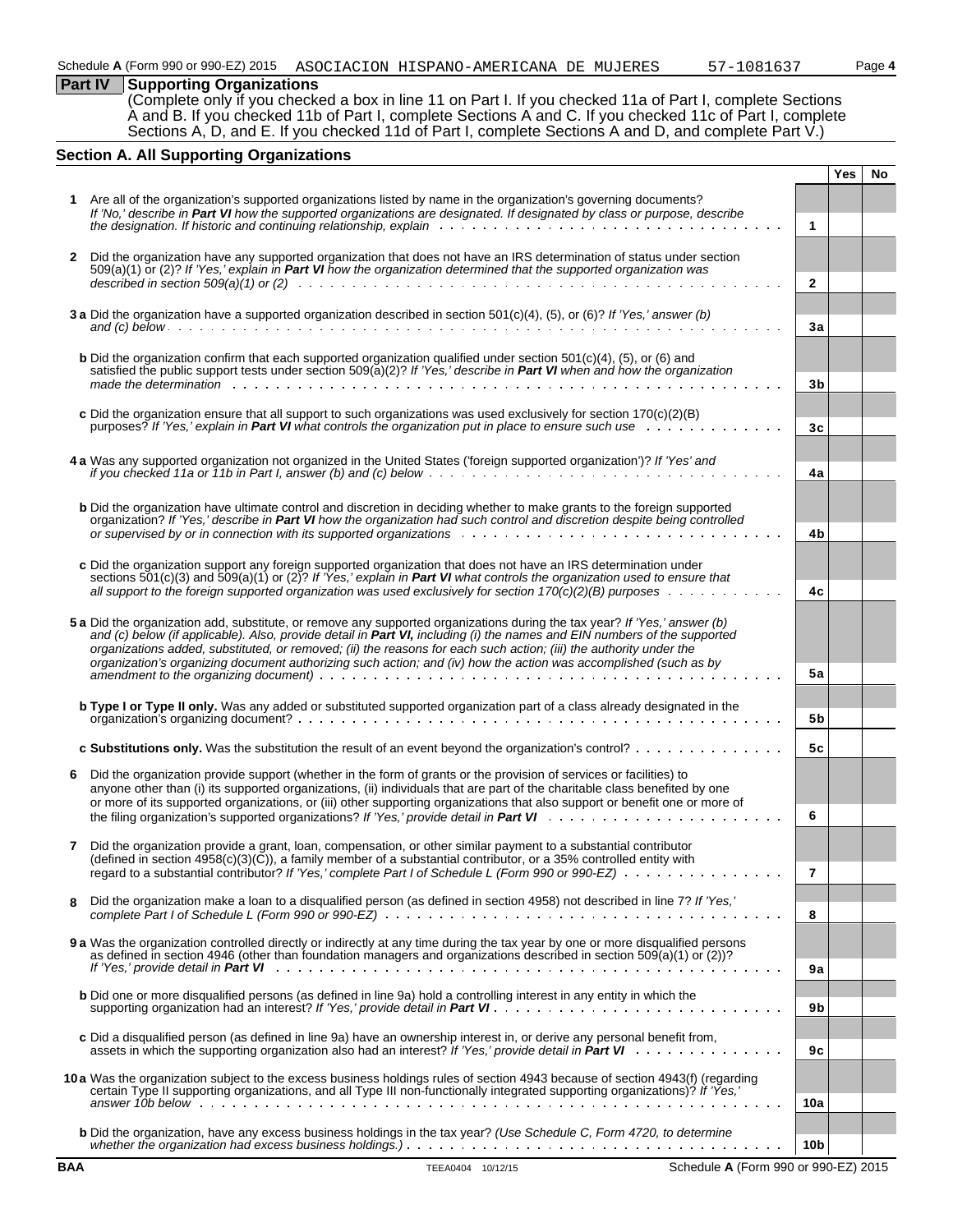|                | Schedule A (Form 990 or 990-EZ) 2015 | ASOCIACION HISPANO-AMERICANA DE MUJERES |  | 57-1081637 | Page 5 |
|----------------|--------------------------------------|-----------------------------------------|--|------------|--------|
| <b>Part IV</b> | Supporting Organizations (continued) |                                         |  |            |        |
|                |                                      |                                         |  |            |        |

|    |                                                                                                                            |             | Yes |  |
|----|----------------------------------------------------------------------------------------------------------------------------|-------------|-----|--|
| 11 | Has the organization accepted a gift or contribution from any of the following persons?                                    |             |     |  |
|    | a A person who directly or indirectly controls, either alone or together with persons described in (b) and (c) below, the  |             |     |  |
|    |                                                                                                                            | 11a         |     |  |
|    |                                                                                                                            | 11 <b>b</b> |     |  |
|    | c A 35% controlled entity of a person described in (a) or (b) above? If 'Yes' to a, b, or c, provide detail in Part VI 11c |             |     |  |
|    | <b>Section B. Type I Supporting Organizations</b>                                                                          |             |     |  |

|                                                                                                                                                                                                                                                                                                                                                                                                                                                                                                                                                                                                                               | Yes |  |
|-------------------------------------------------------------------------------------------------------------------------------------------------------------------------------------------------------------------------------------------------------------------------------------------------------------------------------------------------------------------------------------------------------------------------------------------------------------------------------------------------------------------------------------------------------------------------------------------------------------------------------|-----|--|
| Did the directors, trustees, or membership of one or more supported organizations have the power to regularly appoint<br>or elect at least a majority of the organization's directors or trustees at all times during the tax year? If 'No,' describe in<br>Part VI how the supported organization(s) effectively operated, supervised, or controlled the organization's activities.<br>If the organization had more than one supported organization, describe how the powers to appoint and/or remove<br>directors or trustees were allocated among the supported organizations and what conditions or restrictions, if any, |     |  |
|                                                                                                                                                                                                                                                                                                                                                                                                                                                                                                                                                                                                                               |     |  |
| Did the organization operate for the benefit of any supported organization other than the supported organization(s)<br>that operated, supervised, or controlled the supporting organization? If 'Yes,' explain in Part VI how providing such<br>benefit carried out the purposes of the supported organization(s) that operated, supervised, or controlled the                                                                                                                                                                                                                                                                |     |  |
| supporting organization $\cdots$<br>and the contract of the contract of the contract of the contract of the contract of the contract of the contract of the contract of the contract of the contract of the contract of the contract of the contract of the contra                                                                                                                                                                                                                                                                                                                                                            |     |  |

# **Section C. Type II Supporting Organizations**

|                                                                                                                                                                                                                                                               | Yes | No |
|---------------------------------------------------------------------------------------------------------------------------------------------------------------------------------------------------------------------------------------------------------------|-----|----|
| Were a majority of the organization's directors or trustees during the tax year also a majority of the directors or trustees<br>of each of the organization's supported organization(s)? If 'No,' describe in <b>Part VI</b> how control or management of the |     |    |
| supporting organization was vested in the same persons that controlled or managed the supported organization(s) $\ldots$                                                                                                                                      |     |    |

# **Section D. All Type III Supporting Organizations**

|                                                                                                                                                                                                                                                                                                                                                                    |  | 7es |  |  |
|--------------------------------------------------------------------------------------------------------------------------------------------------------------------------------------------------------------------------------------------------------------------------------------------------------------------------------------------------------------------|--|-----|--|--|
| Did the organization provide to each of its supported organizations, by the last day of the fifth month of the<br>organization's tax year, (i) a written notice describing the type and amount of support provided during the prior tax<br>year, (ii) a copy of the Form 990 that was most recently filed as of the date of notification, and (iii) copies of the  |  |     |  |  |
| organization's governing documents in effect on the date of notification, to the extent not previously provided?                                                                                                                                                                                                                                                   |  |     |  |  |
| Were any of the organization's officers, directors, or trustees either (i) appointed or elected by the supported<br>organization(s) or (ii) serving on the governing body of a supported organization? If 'No,' explain in Part VI how                                                                                                                             |  |     |  |  |
| the organization maintained a close and continuous working relationship with the supported organization(s). $\dots \dots \dots$                                                                                                                                                                                                                                    |  |     |  |  |
| By reason of the relationship described in (2), did the organization's supported organizations have a significant<br>voice in the organization's investment policies and in directing the use of the organization's income or assets at<br>all times during the tax year? If 'Yes,' describe in Part VI the role the organization's supported organizations played |  |     |  |  |
| in this reaard                                                                                                                                                                                                                                                                                                                                                     |  |     |  |  |

# **Section E. Type III Functionally-Integrated Supporting Organizations**

| <b>a</b>   The organization satisfied the Activities Test. Complete <b>line 2</b> below.                     |  |
|--------------------------------------------------------------------------------------------------------------|--|
| $\mathbf{b}$   The organization is the parent of each of its supported organizations. Complete line 3 below. |  |
|                                                                                                              |  |

|  | 2 Activities Test. Answer (a) and (b) below. | Yes No |  |
|--|----------------------------------------------|--------|--|
|--|----------------------------------------------|--------|--|

| <b>BAA</b>                                                     | TEEA0405 10/12/15                                                                                                                                                                                                                                                                                                                                                                                                                                                                                                                                                                                                | Schedule A (Form 990 or 990-EZ) 2015 |                |  |  |
|----------------------------------------------------------------|------------------------------------------------------------------------------------------------------------------------------------------------------------------------------------------------------------------------------------------------------------------------------------------------------------------------------------------------------------------------------------------------------------------------------------------------------------------------------------------------------------------------------------------------------------------------------------------------------------------|--------------------------------------|----------------|--|--|
|                                                                | <b>b</b> Did the organization exercise a substantial degree of direction over the policies, programs, and activities of each of its<br>supported organizations? If 'Yes,' describe in <b>Part VI</b> the role played by the organization in this regard $\cdots$                                                                                                                                                                                                                                                                                                                                                 |                                      | 3 <sub>b</sub> |  |  |
|                                                                | a Did the organization have the power to regularly appoint or elect a majority of the officers, directors, or trustees of<br>each of the supported organizations? Provide details in Part VI.                                                                                                                                                                                                                                                                                                                                                                                                                    |                                      | Зa             |  |  |
| 3 Parent of Supported Organizations. Answer (a) and (b) below. |                                                                                                                                                                                                                                                                                                                                                                                                                                                                                                                                                                                                                  |                                      |                |  |  |
|                                                                | <b>b</b> Did the activities described in (a) constitute activities that, but for the organization's involvement, one or more of<br>the organization's supported organization(s) would have been engaged in? If 'Yes,' explain in Part VI the reasons for<br>the organization's position that its supported organization(s) would have engaged in these activities but for the                                                                                                                                                                                                                                    |                                      | 2b             |  |  |
|                                                                | a Did substantially all of the organization's activities during the tax year directly further the exempt purposes of the<br>supported organization(s) to which the organization was responsive? If 'Yes,' then in Part VI identify those supported<br>organizations and explain how these activities directly furthered their exempt purposes, how the organization was<br>responsive to those supported organizations, and how the organization determined that these activities constituted<br>substantially all of its activities equal to provide the control of the control of the control of the control o |                                      |                |  |  |
|                                                                |                                                                                                                                                                                                                                                                                                                                                                                                                                                                                                                                                                                                                  |                                      |                |  |  |
|                                                                |                                                                                                                                                                                                                                                                                                                                                                                                                                                                                                                                                                                                                  |                                      |                |  |  |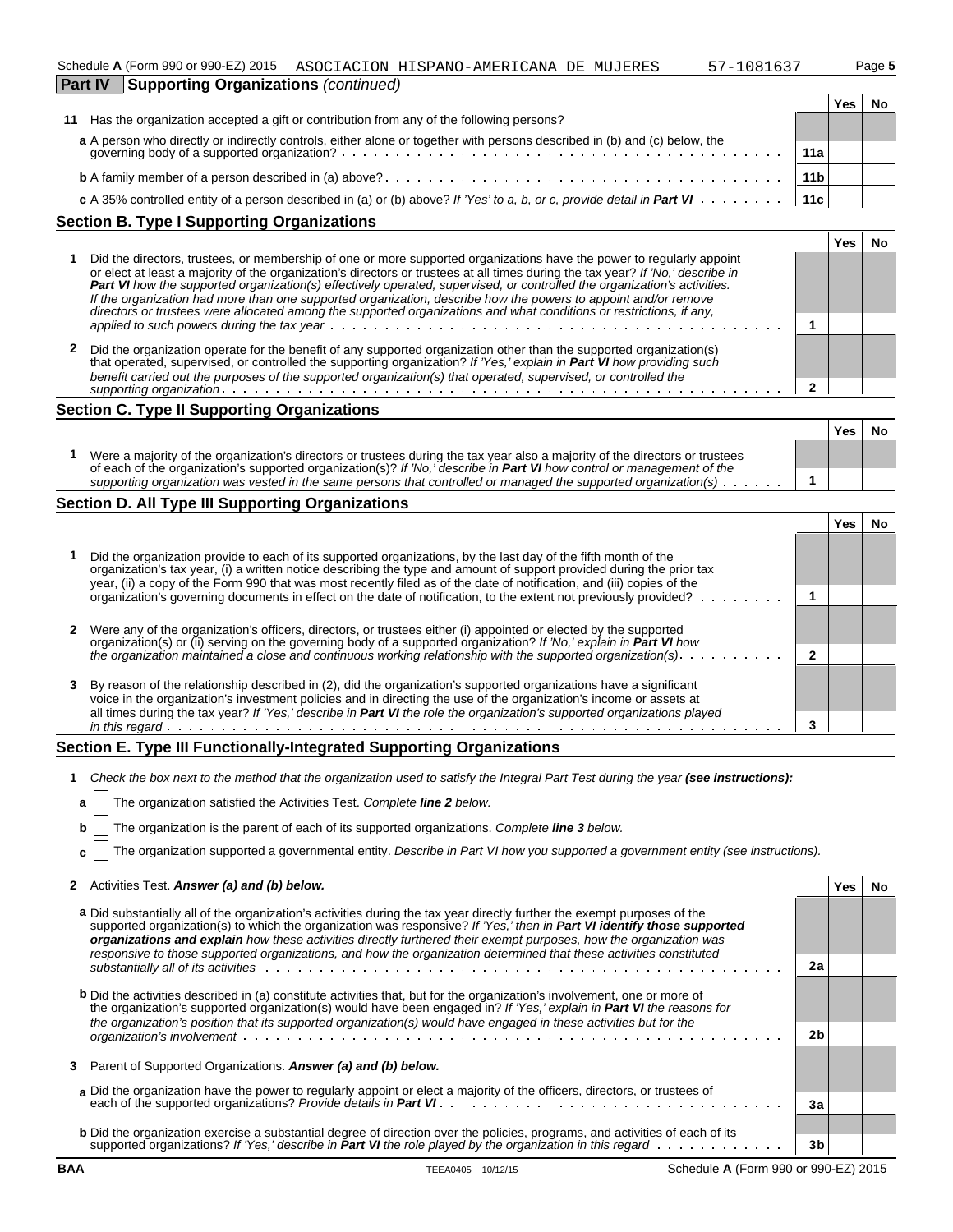**1** Check here if the organization satisfied the Integral Part Test as a qualifying trust on November 20, 1970. **See instructions.** All other Type III non-functionally integrated supporting organizations must complete Sections A through E.

|              | Section A - Adjusted Net Income                                                                                                                                     |                | (A) Prior Year | (B) Current Year<br>(optional) |
|--------------|---------------------------------------------------------------------------------------------------------------------------------------------------------------------|----------------|----------------|--------------------------------|
| 1            |                                                                                                                                                                     | 1              |                |                                |
| $\mathbf{2}$ |                                                                                                                                                                     | $\mathbf{2}$   |                |                                |
| 3            |                                                                                                                                                                     | 3              |                |                                |
| 4            |                                                                                                                                                                     | 4              |                |                                |
| 5            |                                                                                                                                                                     | 5              |                |                                |
| 6            | Portion of operating expenses paid or incurred for production or collection of gross<br>income or for management, conservation, or maintenance of property held for | 6              |                |                                |
| 7            |                                                                                                                                                                     | $\overline{7}$ |                |                                |
| 8            | <b>Adjusted Net Income</b> (subtract lines 5, 6 and 7 from line 4)                                                                                                  | 8              |                |                                |
|              | <b>Section B - Minimum Asset Amount</b>                                                                                                                             |                | (A) Prior Year | (B) Current Year<br>(optional) |
| 1            | Aggregate fair market value of all non-exempt-use assets (see instructions for short<br>tax year or assets held for part of year):                                  |                |                |                                |
|              |                                                                                                                                                                     | 1a             |                |                                |
|              |                                                                                                                                                                     | 1 b            |                |                                |
|              |                                                                                                                                                                     | 1 <sub>c</sub> |                |                                |
|              |                                                                                                                                                                     | 1 <sub>d</sub> |                |                                |
|              | <b>e</b> Discount claimed for blockage or other<br>factors (explain in detail in Part VI):                                                                          |                |                |                                |
| 2            | Acquisition indebtedness applicable to non-exempt-use assets                                                                                                        | $\overline{2}$ |                |                                |
| 3            |                                                                                                                                                                     | 3              |                |                                |
| 4            | Cash deemed held for exempt use. Enter 1-1/2% of line 3 (for greater amount,                                                                                        | 4              |                |                                |
| 5            | Net value of non-exempt-use assets (subtract line 4 from line 3)                                                                                                    | 5              |                |                                |
| 6            |                                                                                                                                                                     | 6              |                |                                |
| 7            |                                                                                                                                                                     | 7              |                |                                |
| 8            |                                                                                                                                                                     | 8              |                |                                |
|              | Section C - Distributable Amount                                                                                                                                    |                |                | <b>Current Year</b>            |
| 1            | Adjusted net income for prior year (from Section A, line 8, Column A) $\dots$                                                                                       | $\mathbf{1}$   |                |                                |
| $\mathbf{2}$ |                                                                                                                                                                     | $\overline{2}$ |                |                                |
| 3            | Minimum asset amount for prior year (from Section B, line 8, Column A) $\ldots$                                                                                     | 3              |                |                                |
| 4            |                                                                                                                                                                     | 4              |                |                                |
| 5            |                                                                                                                                                                     | 5              |                |                                |
| 6            | <b>Distributable Amount.</b> Subtract line 5 from line 4, unless subject to emergency                                                                               | 6              |                |                                |

**7** | Check here if the current year is the organization's first as a non-functionally-integrated Type III supporting organization (see instructions).

**BAA** Schedule **A** (Form 990 or 990-EZ) 2015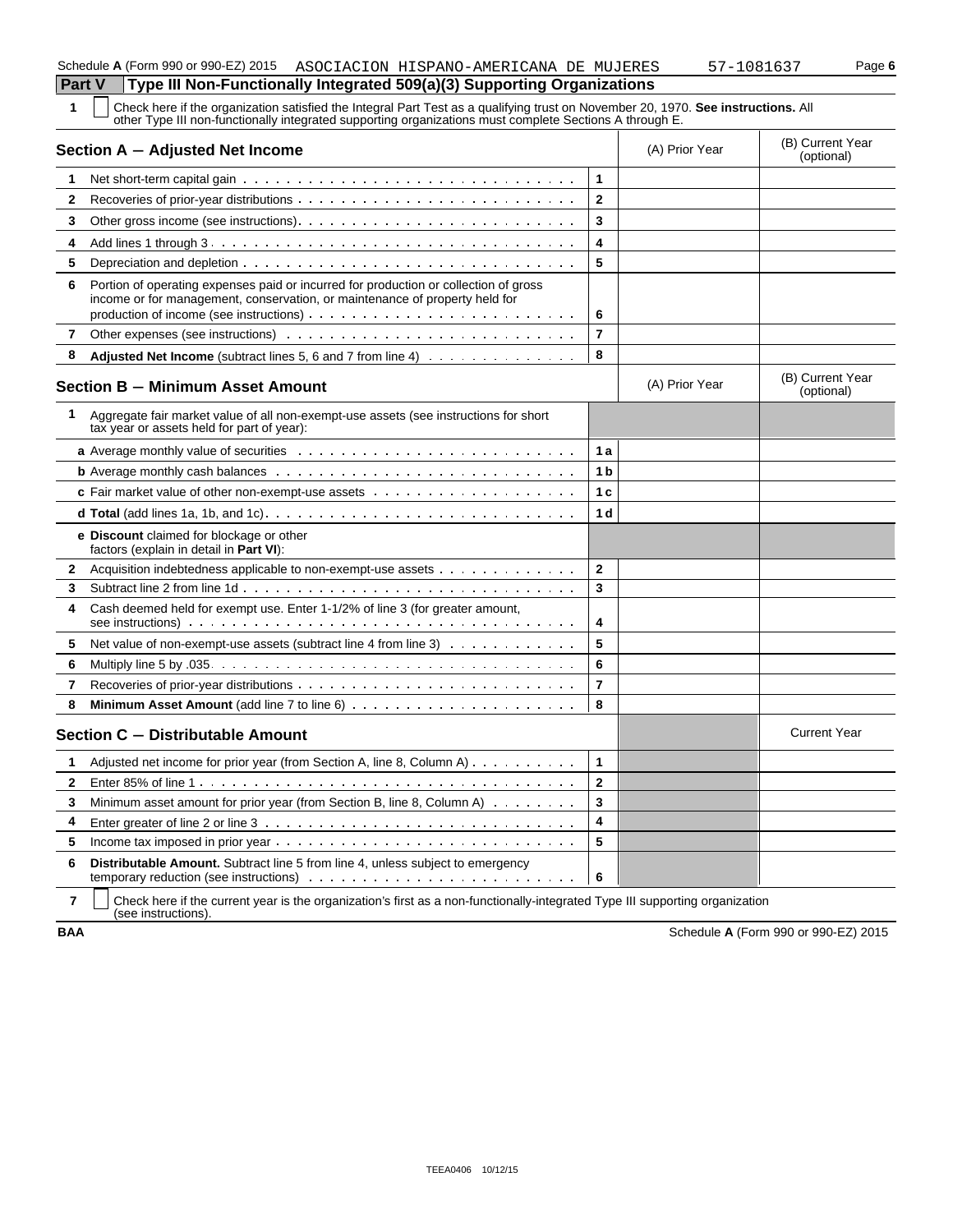| Schedule A (Form 990 or 990-EZ) 2015 | HISPANO-AMERICANA DE MUJERES<br>ASOCIACION | $\overline{\phantom{a}}$ | Page |
|--------------------------------------|--------------------------------------------|--------------------------|------|
|                                      |                                            |                          |      |

| <b>Part V</b>  | Type III Non-Functionally Integrated 509(a)(3) Supporting Organizations (continued)                                                     |                                              |                                               |                                           |
|----------------|-----------------------------------------------------------------------------------------------------------------------------------------|----------------------------------------------|-----------------------------------------------|-------------------------------------------|
|                | <b>Section D - Distributions</b>                                                                                                        |                                              |                                               | <b>Current Year</b>                       |
| 1              |                                                                                                                                         |                                              |                                               |                                           |
| 2              | Amounts paid to perform activity that directly furthers exempt purposes of supported organizations,                                     |                                              |                                               |                                           |
| 3              | Administrative expenses paid to accomplish exempt purposes of supported organizations                                                   |                                              |                                               |                                           |
| 4              |                                                                                                                                         |                                              |                                               |                                           |
| 5              |                                                                                                                                         |                                              |                                               |                                           |
| 6              |                                                                                                                                         |                                              |                                               |                                           |
| 7              |                                                                                                                                         |                                              |                                               |                                           |
| 8              | Distributions to attentive supported organizations to which the organization is responsive (provide details                             |                                              |                                               |                                           |
| 9              |                                                                                                                                         |                                              |                                               |                                           |
| 10             |                                                                                                                                         |                                              |                                               |                                           |
|                | Section E - Distribution Allocations (see instructions)                                                                                 | (i)<br><b>Excess</b><br><b>Distributions</b> | (ii)<br><b>Underdistributions</b><br>Pre-2015 | (iii)<br>Distributable<br>Amount for 2015 |
| 1              | Distributable amount for 2015 from Section C, line 6                                                                                    |                                              |                                               |                                           |
| $\mathbf{2}$   | Underdistributions, if any, for years prior to 2015 (reasonable                                                                         |                                              |                                               |                                           |
| 3              | Excess distributions carryover, if any, to 2015:                                                                                        |                                              |                                               |                                           |
| a              |                                                                                                                                         |                                              |                                               |                                           |
| b              |                                                                                                                                         |                                              |                                               |                                           |
| c              |                                                                                                                                         |                                              |                                               |                                           |
|                | d From 2013                                                                                                                             |                                              |                                               |                                           |
|                | e From 2014                                                                                                                             |                                              |                                               |                                           |
|                |                                                                                                                                         |                                              |                                               |                                           |
|                | g Applied to underdistributions of prior years                                                                                          |                                              |                                               |                                           |
|                | <b>h</b> Applied to 2015 distributable amount $\cdots$ $\cdots$ $\cdots$ $\cdots$ $\cdots$ $\cdots$                                     |                                              |                                               |                                           |
|                | <b>i</b> Carryover from 2010 not applied (see instructions) $\cdots$                                                                    |                                              |                                               |                                           |
|                | Remainder. Subtract lines 3g, 3h, and 3i from 3f                                                                                        |                                              |                                               |                                           |
| 4              | Distributions for 2015 from Section D,                                                                                                  |                                              |                                               |                                           |
|                | line $7:$<br>Ş                                                                                                                          |                                              |                                               |                                           |
|                | a Applied to underdistributions of prior years                                                                                          |                                              |                                               |                                           |
|                |                                                                                                                                         |                                              |                                               |                                           |
|                | <b>c</b> Remainder. Subtract lines 4a and 4b from $4 \cdot \cdot \cdot \cdot \cdot \cdot \cdot \cdot \cdot \cdot \cdot \cdot \cdot$     |                                              |                                               |                                           |
| 5              | Remaining underdistributions for years prior to 2015, if any.<br>Subtract lines 3g and 4a from line 2 (if amount greater than           |                                              |                                               |                                           |
| 6              | Remaining underdistributions for 2015. Subtract lines 3h and 4b<br>from line 1 (if amount greater than zero, see instructions) $\cdots$ |                                              |                                               |                                           |
| $\overline{7}$ | Excess distributions carryover to 2016. Add lines 3j and 4c                                                                             |                                              |                                               |                                           |
| 8              | Breakdown of line 7:                                                                                                                    |                                              |                                               |                                           |
| a              |                                                                                                                                         |                                              |                                               |                                           |
| b              |                                                                                                                                         |                                              |                                               |                                           |
|                | <b>c</b> Excess from 2013 $\ldots$ $\ldots$ $\ldots$                                                                                    |                                              |                                               |                                           |
|                | <b>d</b> Excess from $2014$                                                                                                             |                                              |                                               |                                           |
|                | e Excess from $2015$                                                                                                                    |                                              |                                               |                                           |

**BAA** Schedule **A** (Form 990 or 990-EZ) 2015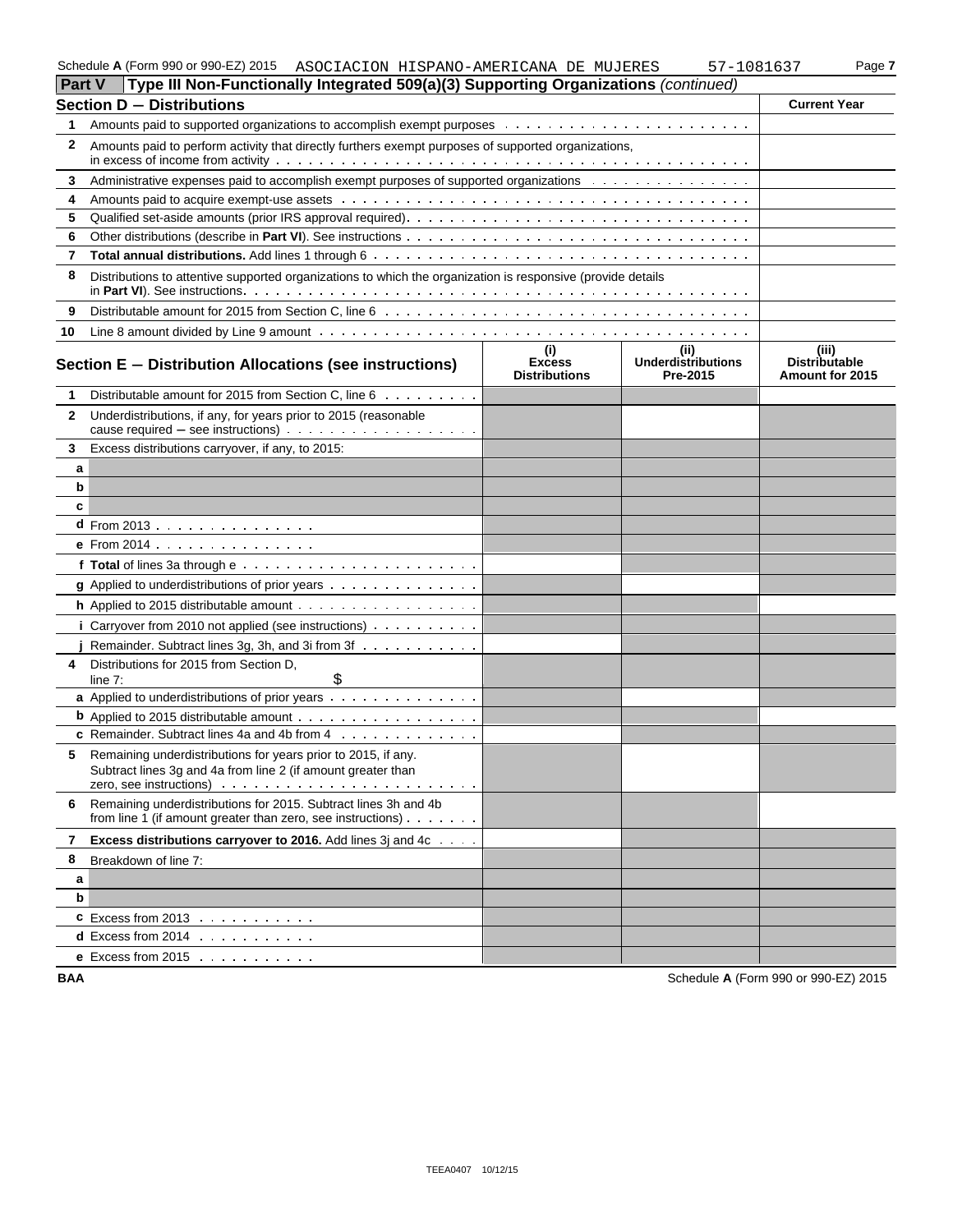**Part VI** Supplemental Information. Provide the explanations required by Part II, line 10; Part II, line 17a or 17b; Part III, line 12; Part IV, Section A, lines 1, 2, 3b, 3c, 4b, 4c, 5a, 6, 9a, 9b, 9c, 11a, 11b, and 11c; Part IV, Section B, lines 1 and 2; Part IV, Section C, line 1; Part IV, Section D, lines 2 and 3; Part IV, Section E, lines 1c, 2a, 2b, 3a and 3b; Part V, line 1; Part V, Section B, line 1e; Part V, Section D, lines 5, 6, and 8; and Part V, Section E, lines 2, 5, and 6. Also complete this part for any additional information. (See instructions.)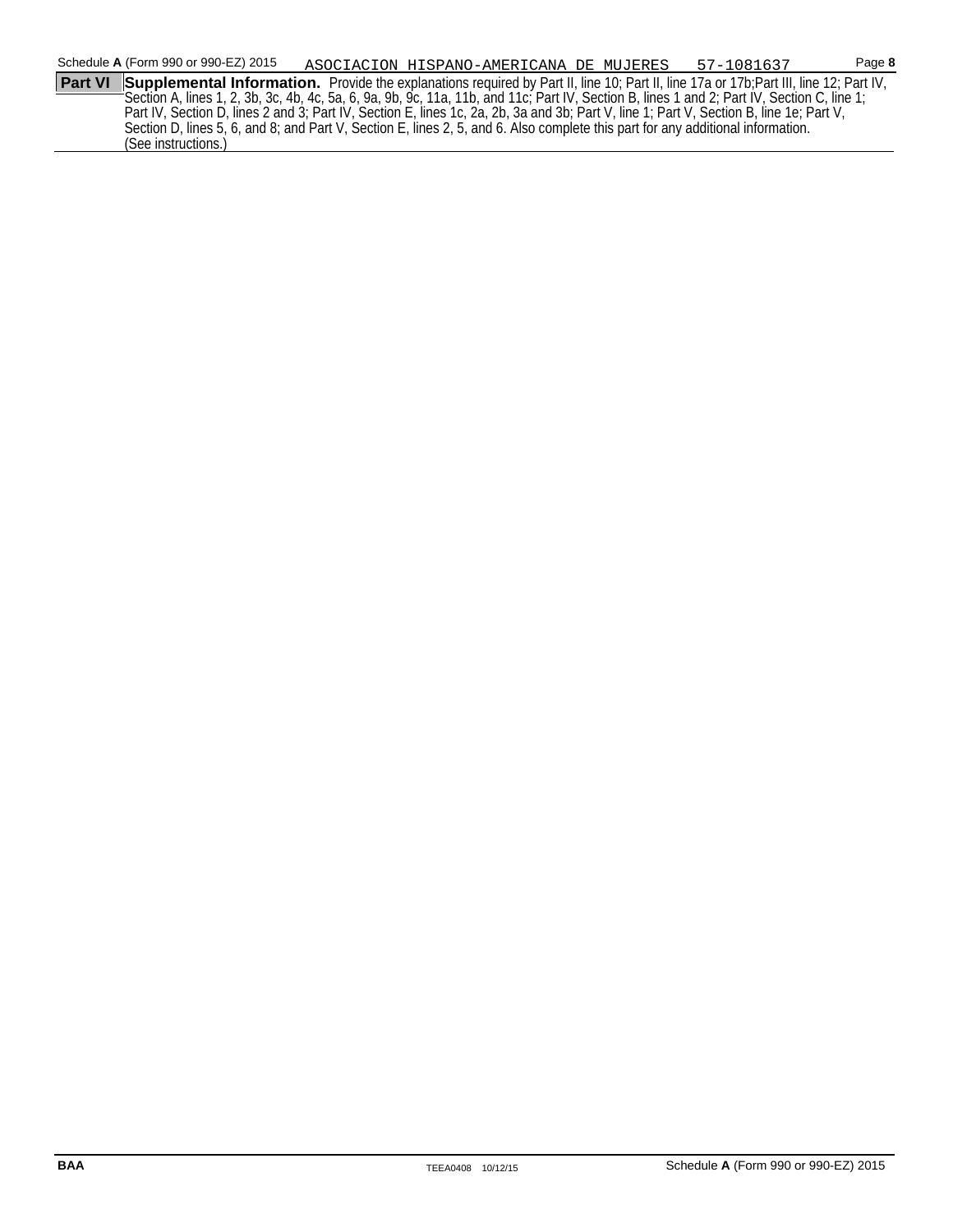# SCHEDULE O **combination to Form 990 or 990-EZ COMB No. 1545-0047**

**(Form 990 or 990-EZ) Complete to provide information for responses to specific questions on Form 990 or 990-EZ or to provide any additional information. 2015** Attach to Form 990 or 990-EZ.

**Department of the Treasury <b>Information about Schedule O** (Form 990 or 990-EZ) and its instructions is **Open to Public**<br>Internal Revenue Service **Inspection at** *www.irs.gov/form990.* **at 1.6 and its instructions is** 

Name of the organization **Employer identification number Employer identification number** 

ASOCIACION HISPANO-AMERICANA DE MUJERES 57-1081637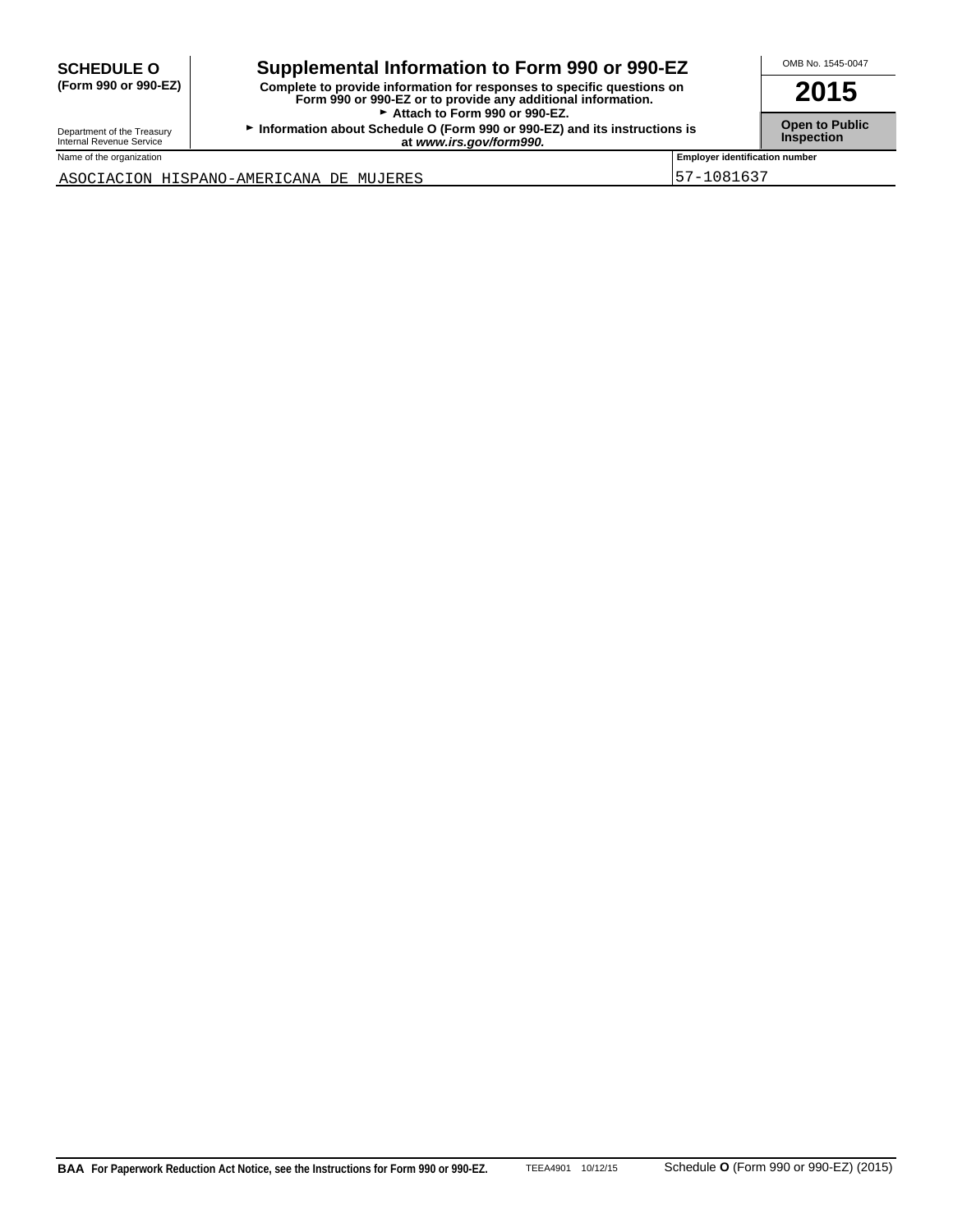### Schedule O (Form 990 or 990-EZ), Supplemental Information to Form 990 or 990-EZ **Form 990-EZ, Part I, Line 16 Other Expenses**

| Other expenses (describe in Schedule O) |         |
|-----------------------------------------|---------|
| OTHER EXPENSES                          | 23.     |
| CULTURAL AND SOCIAL COMMITTEE           | 1,645.  |
| GALA COMMITTEE                          | 11,136. |
| SPECIAL RECOGNITIONS COMMITTEE          | 326.    |
| <b>BANK CHARGES</b>                     | 51      |
| Total                                   | 13,181. |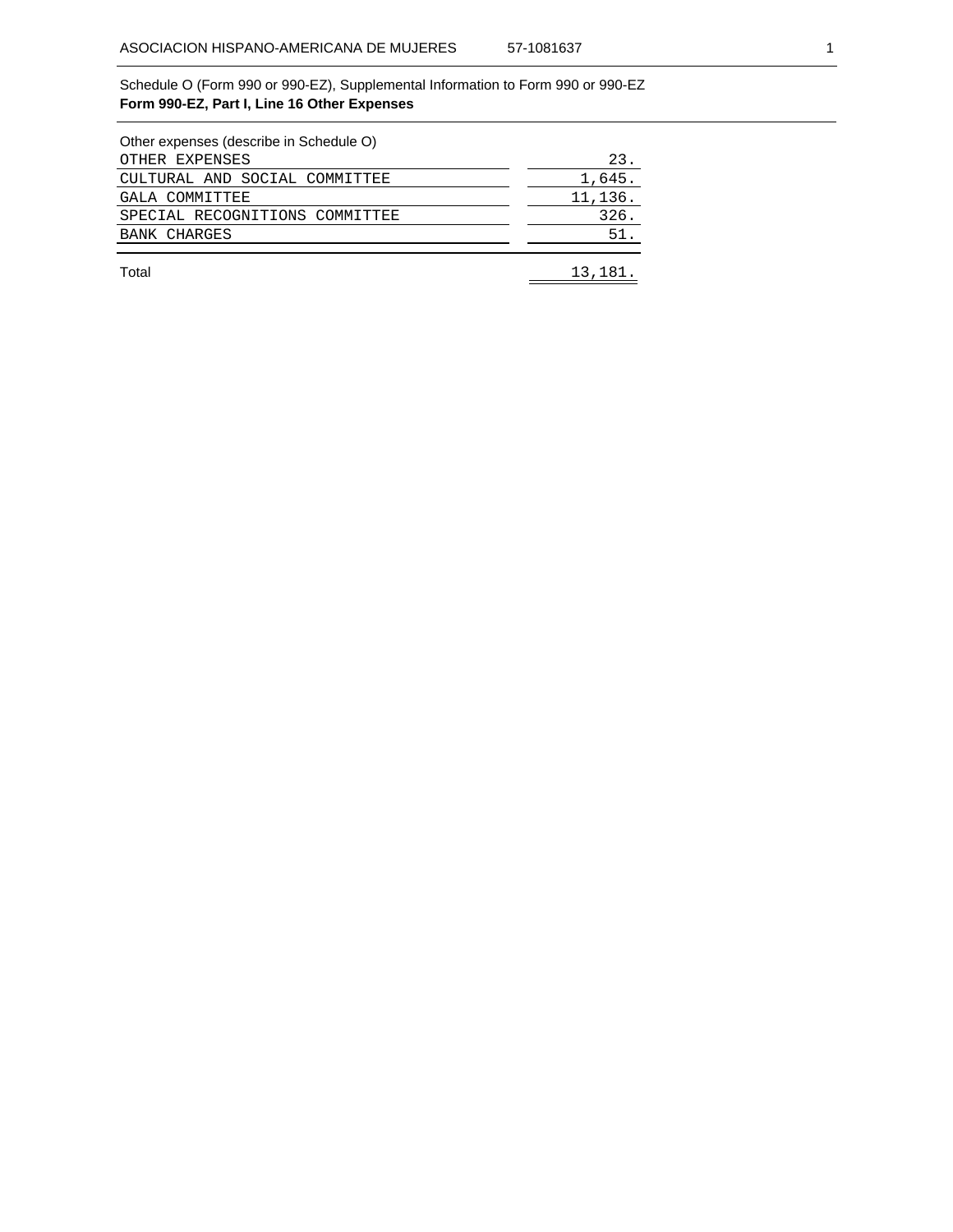#### **Supporting Statement of:**

Form 990-EZ/Line 1

| <b>Description</b>              | Amount  |
|---------------------------------|---------|
| CONTRIBUTIONS FROM ORGANIZATION | 2,888.  |
| AHAM FUNDRAISING-VOLUNTEERS     | 3,011.  |
| SCHOLARSHIP AWARDS-RETURNED     | 1,000.  |
| OTHER TYPES OF INCOME           | 7,085.  |
| PROGRAM INCOME                  | 1,409.  |
| GALA FOR HIGHER EDUCATION       | 18,539. |
|                                 |         |
| Total                           | 33,932. |

## **Supporting Statement of:**

Form 990-EZ/Line 13

| <b>Description</b>  | Amount |
|---------------------|--------|
| ACCOUNTING FEES     | 47.    |
| CHAMBER OF COMMERCE | 150.   |
| DONOR SPEAKER MEALS | 30     |
| Total               | 227    |

## **Supporting Statement of:**

Form 990-EZ/Line 14

| <b>Description</b>           | <b>Amount</b> |
|------------------------------|---------------|
| EQUIP RENTAL AND MAINTENANCE | 41            |
| Total                        | 4             |

#### **Supporting Statement of:**

Form 990-EZ/Line 15

| <b>Description</b>            | Amount |
|-------------------------------|--------|
| SC SECRETARY OF STATE         | 59.    |
| POSTAGE, MAILING SERVICE      | 108.   |
| PRINTING                      | 426.   |
| SUPPLIES                      | 152.   |
| TELEPHONE, TELECOMMUNICATIONS | 107.   |
| WEBSITE HOSTING               | 155.   |
| EMAIL MARKETING               | 445.   |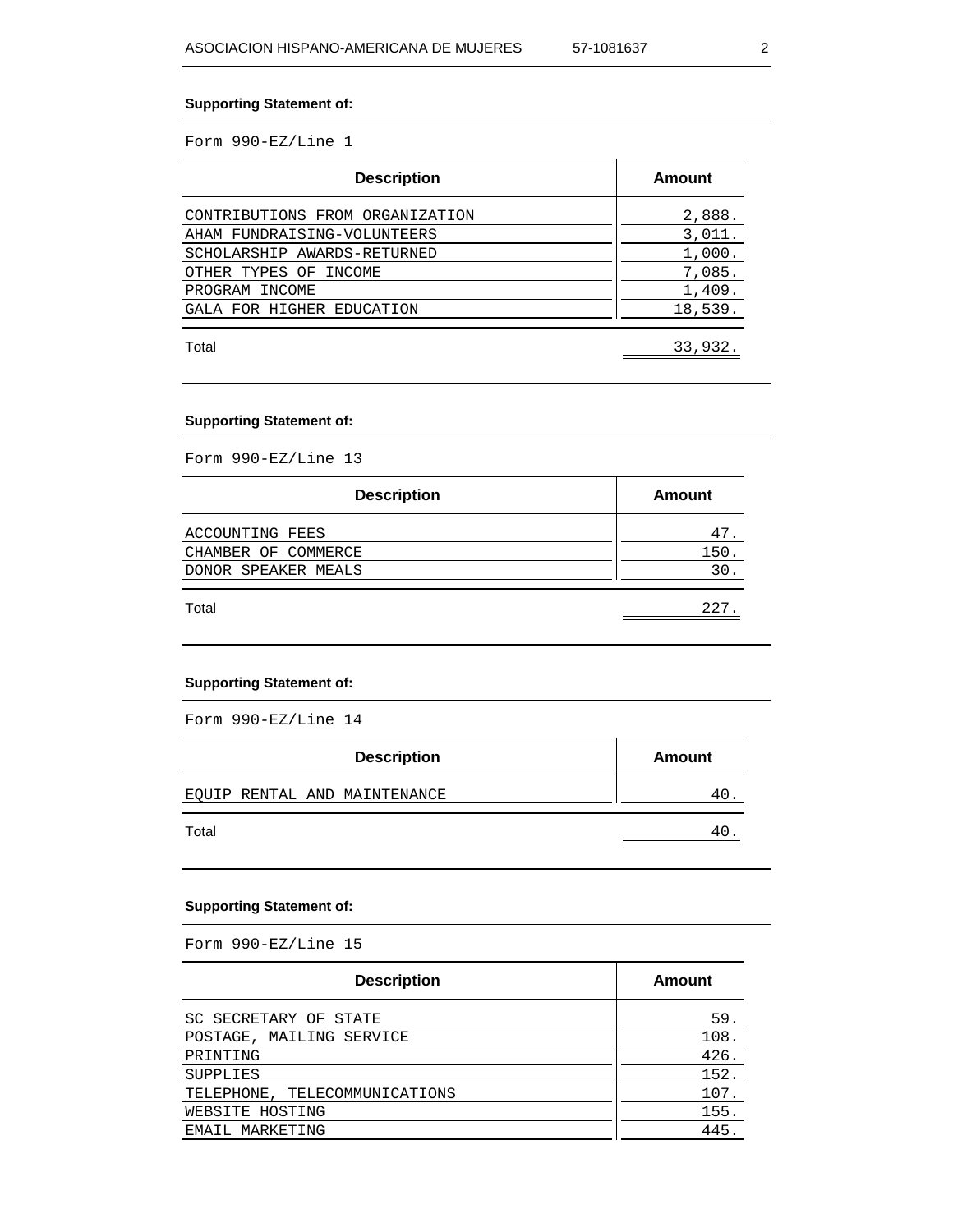| <b>Supporting Statement of:</b> | Continued     |
|---------------------------------|---------------|
| Form 990-EZ/Line 15             |               |
| <b>Description</b>              | <b>Amount</b> |
|                                 |               |
| Total                           | 1,452.        |
|                                 |               |
| <b>Supporting Statement of:</b> |               |
| Form 990-EZ/Line 16, Amount-1   |               |
| <b>Description</b>              | <b>Amount</b> |
| NAME TAGS FOR MEMBERS           | 23.           |
| Total                           | 23.           |
| <b>Supporting Statement of:</b> |               |
| Form 990-EZ/Line 16, Amount-2   |               |
| <b>Description</b>              | <b>Amount</b> |
| EVENTS AND CELEBRATIONS         | 157.          |
| HISPANIC HERITAGE FESTIVAL      | 1,338.        |
| CULTURAL AND SOCIAL COMMITTEE   | 150.          |
| Total                           | 1,645.        |
| <b>Supporting Statement of:</b> |               |
| Form 990-EZ/Line 16, Amount-3   |               |

| <b>Description</b>  | <b>Amount</b> |
|---------------------|---------------|
| RENT OF FACILITY    | 8,065.        |
| MUSIC-BAND          | 1,900.        |
| OTHER GALA EXPENSES | 1,171.        |
|                     |               |

Total 11,136.